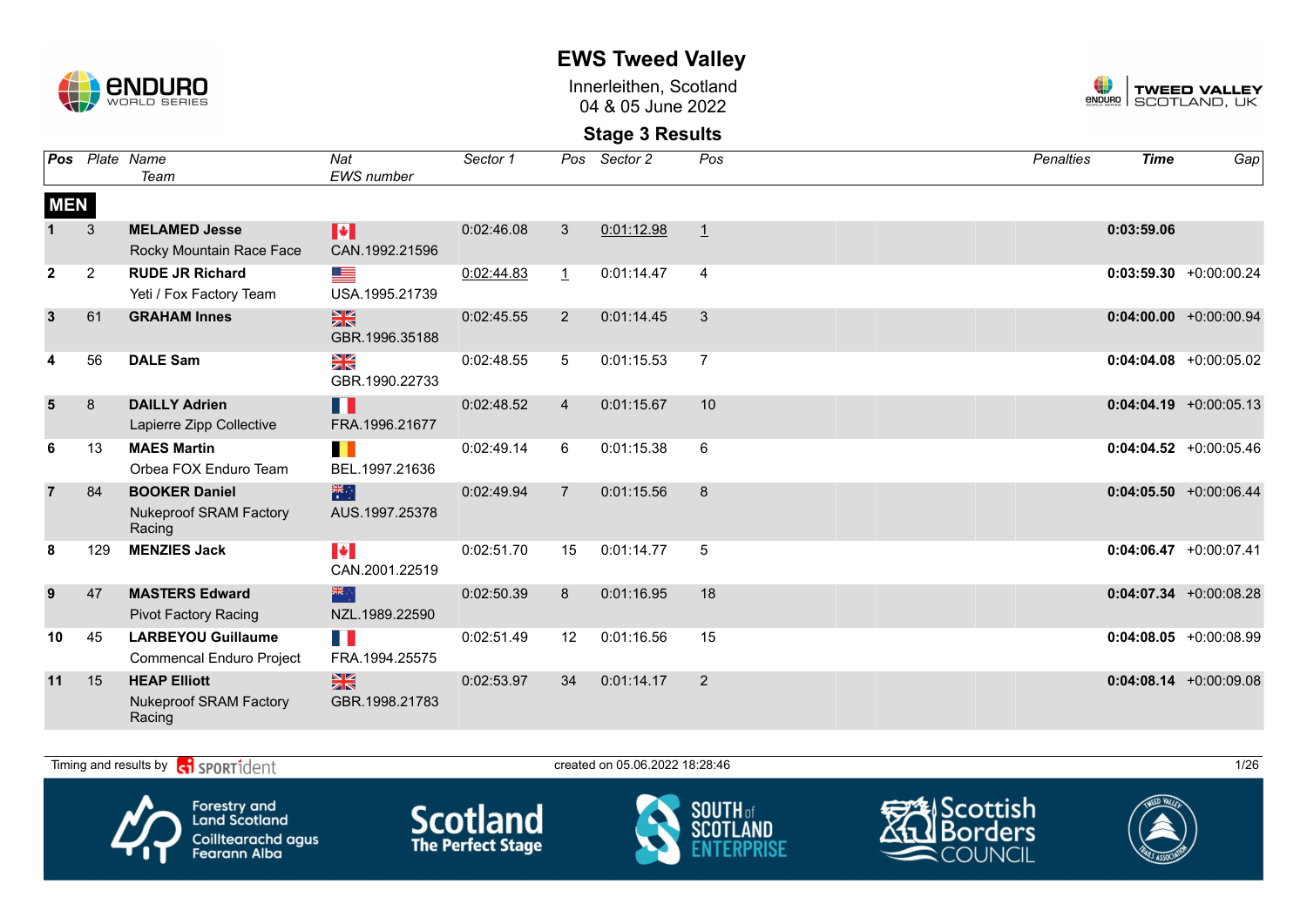

Innerleithen, Scotland 04 & 05 June 2022



### **Stage 3 Results**

|                  |                | Pos Plate Name<br>Team                                        | Nat<br><b>EWS</b> number        | Sector 1   |    | Pos Sector 2                   | Pos | <b>Penalties</b> | <b>Time</b> | Gap                       |
|------------------|----------------|---------------------------------------------------------------|---------------------------------|------------|----|--------------------------------|-----|------------------|-------------|---------------------------|
| <b>MEN</b>       |                |                                                               |                                 |            |    |                                |     |                  |             |                           |
| 12 <sup>12</sup> | 106            | <b>LANGHORN Reece</b>                                         | NK<br>ZK<br>GBR.1988.23486      | 0:02:51.10 | 10 | 0:01:17.25                     | 20  |                  |             | $0:04:08.35$ +0:00:09.29  |
| 13               | 14             | <b>DENIAUD Youn</b><br><b>Giant Factory Off-Road</b>          | H H<br>FRA.1996.22994           | 0:02:52.67 | 21 | 0:01:16.05                     | 11  |                  |             | $0:04:08.72 + 0:00:09.66$ |
| 14               | 21             | <b>CALLAGHAN Gregory</b><br>Devinci Global Racing             | H III<br>IRL.1991.21827         | 0:02:51.62 | 14 | 0:01:17.27                     | 21  |                  |             | $0:04:08.89 + 0:00:09.83$ |
| 15               | $\overline{4}$ | <b>MIQUEL Kevin</b><br><b>Specialized Racing</b>              | H<br>FRA.1991.21704             | 0:02:51.40 | 11 | 0:01:17.65                     | 31  |                  |             | $0:04:09.05$ +0:00:09.99  |
| 16               | 60             | <b>BRAYTON Adam</b>                                           | NK<br>ZK<br>GBR.1988.39900      | 0:02:52.85 | 22 | 0:01:16.25                     | 12  |                  |             | $0:04:09.10 + 0:00:10.04$ |
| 17               | 57             | <b>SCOTT Mark</b><br>Santa Cruz X SRAM                        | $\frac{N}{N}$<br>GBR.1993.21714 | 0:02:52.44 | 19 | 0:01:16.73                     | 17  |                  |             | $0:04:09.17$ +0:00:10.11  |
| 18               | 24             | <b>LUCAS Cole</b><br>Ibis Enduro Team                         | ≫⊯ू<br>NZL.1998.23013           | 0:02:53.25 | 25 | 0:01:16.35                     | 13  |                  |             | $0:04:09.60 + 0:00:10.54$ |
| 19               | 6              | <b>TORDO Dimitri</b><br><b>Canyon Collective</b>              | H<br>FRA.1993.21764             | 0:02:52.23 | 17 | 0:01:17.58                     | 29  |                  |             | $0:04:09.81 + 0:00:10.75$ |
| 20               | 105            | <b>MOORE Thomas</b>                                           | X<br>GBR.1994.33293             | 0:02:51.57 | 13 | 0:01:18.45                     | 44  |                  |             | $0:04:10.02$ +0:00:10.96  |
| 21               | 18             | <b>VIDAL Antoine</b><br><b>Commencal Les Orres Team</b>       | H H<br>FRA.2001.25035           | 0:02:53.67 | 31 | 0:01:16.60                     | 16  |                  |             | $0:04:10.27$ +0:00:11.21  |
| $22 \,$          | 86             | <b>CAMOIN Francescu</b><br><b>Specialized Racing</b>          | FRA.2001.23545                  | 0:02:53.07 | 23 | 0:01:17.28                     | 23  |                  |             | $0:04:10.35 + 0:00:11.29$ |
| 23               | 141            | <b>EBDON Jake</b>                                             | $\frac{N}{N}$<br>GBR.2001.32703 | 0:02:50.65 | 9  | 0:01:19.71                     | 63  |                  |             | $0:04:10.36$ +0:00:11.30  |
|                  |                | Timing and results by $\left  \mathbf{c} \right $ SPORT1 dent |                                 |            |    | created on 05.06.2022 18:28:46 |     |                  |             | 2/26                      |









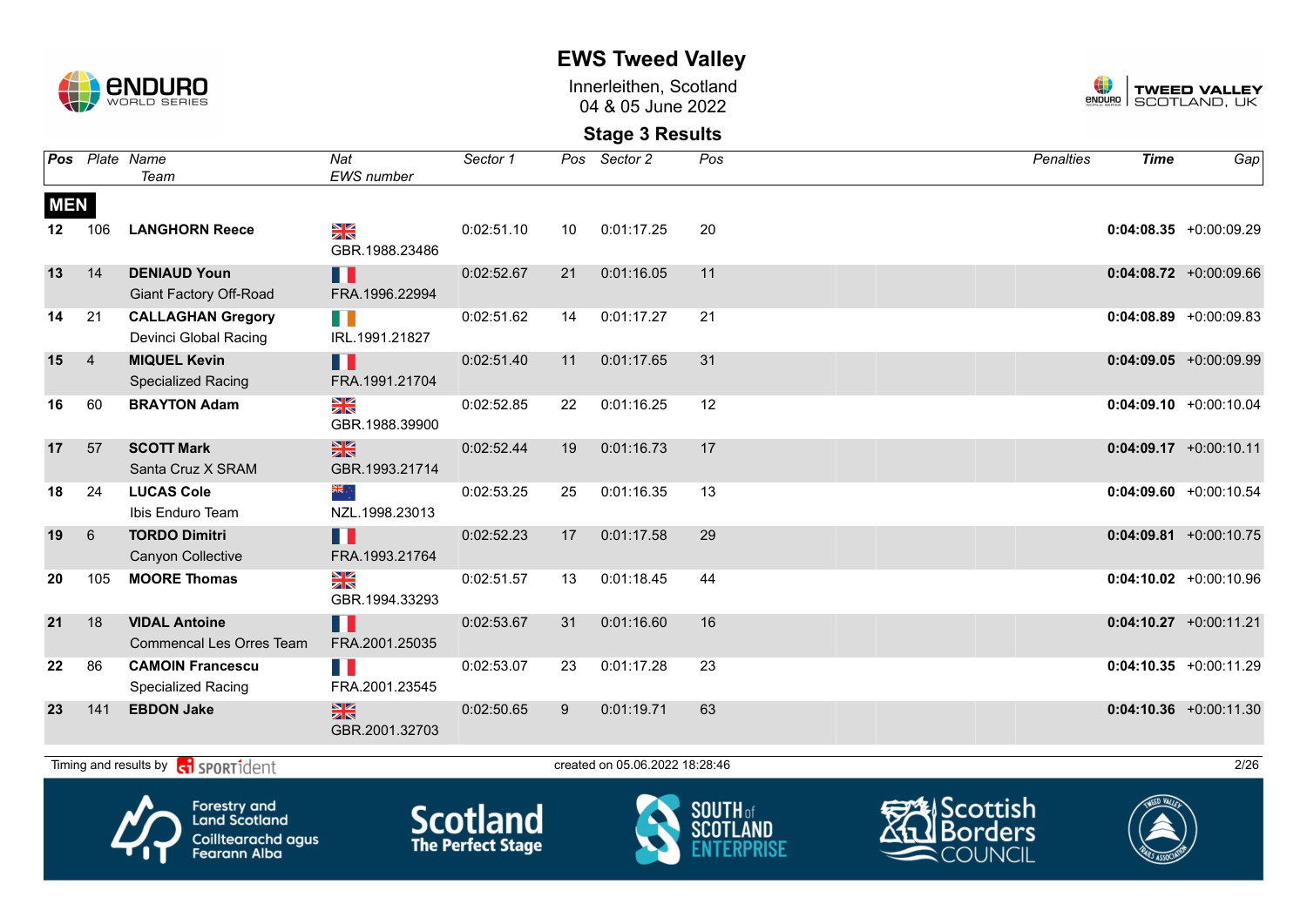

Innerleithen, Scotland 04 & 05 June 2022



|            |                 | Pos Plate Name<br>Team                                          | Nat<br>EWS number                       | Sector 1   |    | Pos Sector 2 | Pos              | <b>Penalties</b> | <b>Time</b> | Gap                       |
|------------|-----------------|-----------------------------------------------------------------|-----------------------------------------|------------|----|--------------|------------------|------------------|-------------|---------------------------|
| <b>MEN</b> |                 |                                                                 |                                         |            |    |              |                  |                  |             |                           |
| 24         | 11              | <b>LUKASIK Slawomir</b>                                         |                                         | 0:02:53.17 | 24 | 0:01:17.37   | 24               |                  |             | $0:04:10.54 + 0:00:11.48$ |
|            |                 | Canyon CLLTV Dainese                                            | POL.1993.24876                          |            |    |              |                  |                  |             |                           |
| 25         | 31              | <b>VEZINA Mckay</b><br><b>Giant Factory Off-Road</b>            | H<br>CAN.1995.21632                     | 0:02:53.69 | 33 | 0:01:17.00   | 19               |                  |             | $0:04:10.69$ +0:00:11.63  |
| 26         | 138             | <b>MCBAIN Calum</b>                                             | N<br>X<br>GBR.1998.33913                | 0:02:51.82 | 16 | 0:01:19.52   | 59               |                  |             | $0:04:11.34 +0:00:12.28$  |
| 27         | 55              | <b>GARAY TAMAYO lago</b><br>Santa Cruz X SRAM                   | ESP.1991.21707                          | 0:02:53.48 | 28 | 0:01:17.87   | 34               |                  |             | $0:04:11.35 + 0:00:12.29$ |
| 28         | 50              | <b>VERNER Rhys</b><br>Forbidden Synthesis                       | $\blacktriangleright$<br>CAN.1997.22407 | 0:02:55.83 | 50 | 0:01:15.62   | $\boldsymbol{9}$ |                  |             | $0:04:11.45 + 0:00:12.39$ |
| 29         | 78              | <b>GALLAGHER Christopher</b>                                    | $\frac{N}{N}$<br>GBR.1993.23014         | 0:02:52.31 | 18 | 0:01:19.32   | 57               |                  |             | $0:04:11.63 + 0:00:12.57$ |
| 29         | $5\phantom{.0}$ | <b>BORGES Jose</b><br>Canyon Collective                         | $\bullet$<br>POR.1990.21669             | 0:02:53.51 | 29 | 0:01:18.12   | 39               |                  |             | $0:04:11.63 + 0:00:12.57$ |
| 31         | 87              | <b>STORR Alex</b><br><b>Forbidden Synthesis</b>                 | $\frac{N}{N}$<br>GBR.2001.31009         | 0:02:52.57 | 20 | 0:01:19.08   | 52               |                  |             | $0:04:11.65$ +0:00:12.59  |
| 32         | 68              | <b>WATSON Corey</b><br><b>Nukeproof SRAM Factory</b><br>Racing  | ≫<br>X<br>GBR.1999.35483                | 0:02:54.25 | 36 | 0:01:17.43   | 27               |                  |             | $0:04:11.68$ +0:00:12.62  |
| 32         | 30              | <b>MENJOU Irenee</b><br>Sunn French Connexion By<br>Alpe D'Huez | H<br>FRA.1995.22122                     | 0:02:55.18 | 46 | 0:01:16.50   | 14               |                  |             | $0:04:11.68$ +0:00:12.62  |
| 34         | 62              | <b>STUTTARD Mathew</b><br>Polygon Factory Racing                | N<br>X<br>GBR.1993.21661                | 0:02:53.37 | 27 | 0:01:18.48   | 45               |                  |             | $0:04:11.85 + 0:00:12.79$ |

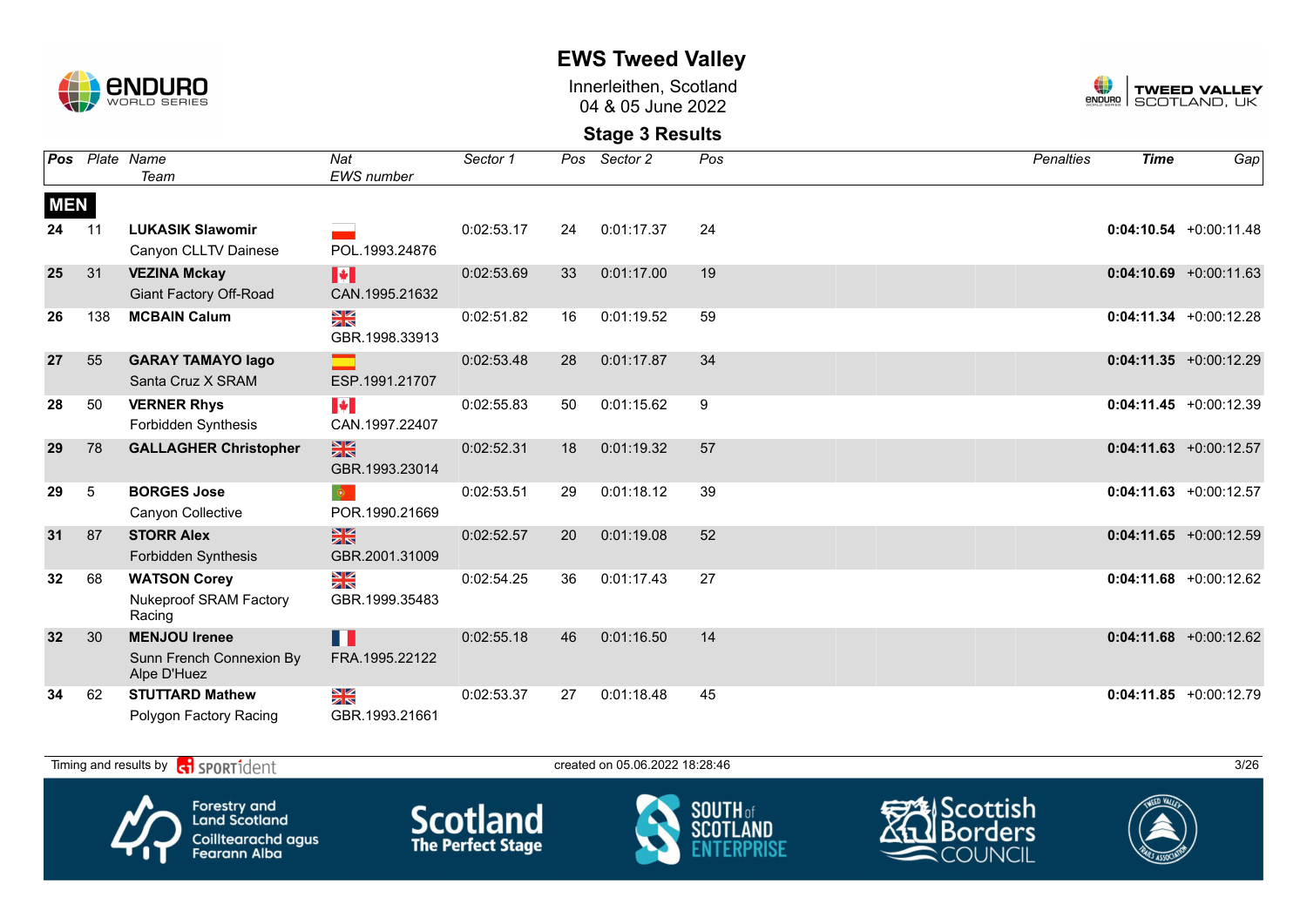

Innerleithen, Scotland 04 & 05 June 2022



| Pos             |                | Plate Name<br>Team                                           | Nat<br><b>EWS</b> number        | Sector 1   | Pos | Sector 2   | Pos | <b>Penalties</b> | <b>Time</b> | Gap                       |
|-----------------|----------------|--------------------------------------------------------------|---------------------------------|------------|-----|------------|-----|------------------|-------------|---------------------------|
| <b>MEN</b>      |                |                                                              |                                 |            |     |            |     |                  |             |                           |
| 35 <sub>5</sub> | $\overline{7}$ | <b>JOHANSEN Zakarias</b><br>Ibis Enduro Team                 | 22<br>SWE.1992.21863            | 0:02:54.03 | 35  | 0:01:17.87 | 34  |                  |             | $0:04:11.90 + 0:00:12.84$ |
| 36              | 52             | <b>RUDEAU Alex</b><br><b>Commencal Enduro Project</b>        | FI 1<br>FRA.1996.25071          | 0:02:54.93 | 41  | 0:01:17.27 | 21  |                  |             | $0:04:12.20 + 0:00:13.14$ |
| 37              | 145            | <b>NOBLE Josh</b>                                            | $\frac{N}{N}$<br>GBR.2001.25619 | 0:02:53.67 | 31  | 0:01:18.73 | 48  |                  |             | $0:04:12.40 + 0:00:13.34$ |
| 38              | 46             | <b>JEANDEL Louis</b><br><b>Commencal Enduro Project</b>      | E.<br>FRA.1998.22140            | 0:02:54.55 | 38  | 0:01:17.95 | 38  |                  |             | $0:04:12.50 + 0:00:13.44$ |
| 38              | 65             | <b>KANGAS Oliwer</b>                                         | 22<br>SWE.1992.33903            | 0:02:55.10 | 43  | 0:01:17.40 | 26  |                  |             | $0:04:12.50 + 0:00:13.44$ |
| 38              | 16             | <b>MURRAY Charles</b><br><b>Specialized Racing</b>           | ्र क्रांड<br>NZL.1996.22752     | 0:02:55.12 | 44  | 0:01:17.38 | 25  |                  |             | $0:04:12.50 + 0:00:13.44$ |
| 41              | 51             | <b>BLAIR Lachlan</b><br><b>Orange Factory Racing</b>         | $\frac{N}{N}$<br>GBR.1995.21426 | 0:02:55.07 | 42  | 0:01:17.55 | 28  |                  |             | $0:04:12.62$ +0:00:13.56  |
| 42              | 28             | <b>GAUVIN Remi</b><br>Rocky Mountain Race Face               | H<br>CAN.1992.21624             | 0:02:54.38 | 37  | 0:01:18.43 | 42  |                  |             | $0:04:12.81 + 0:00:13.75$ |
| 43              | 27             | <b>PERSAK Vid</b><br>Orbea FOX Enduro Team                   | $\sim$<br>SLO.1996.22810        | 0:02:54.82 | 39  | 0:01:18.65 | 46  |                  |             | $0:04:13.47 + 0:00:14.41$ |
| 44              | -1             | <b>MOIR Jack</b><br>Canyon Collective                        | ैं<br>राज<br>AUS.1994.33430     | 0:02:55.32 | 49  | 0:01:18.32 | 41  |                  |             | $0:04:13.64$ +0:00:14.58  |
| 45              | 23             | <b>PIGEON Hugo</b><br><b>Scott SR Suntour Enduro</b><br>Team | H<br>FRA.1996.23507             | 0:02:56.10 | 52  | 0:01:17.85 | 33  |                  |             | $0:04:13.95 +0:00:14.89$  |

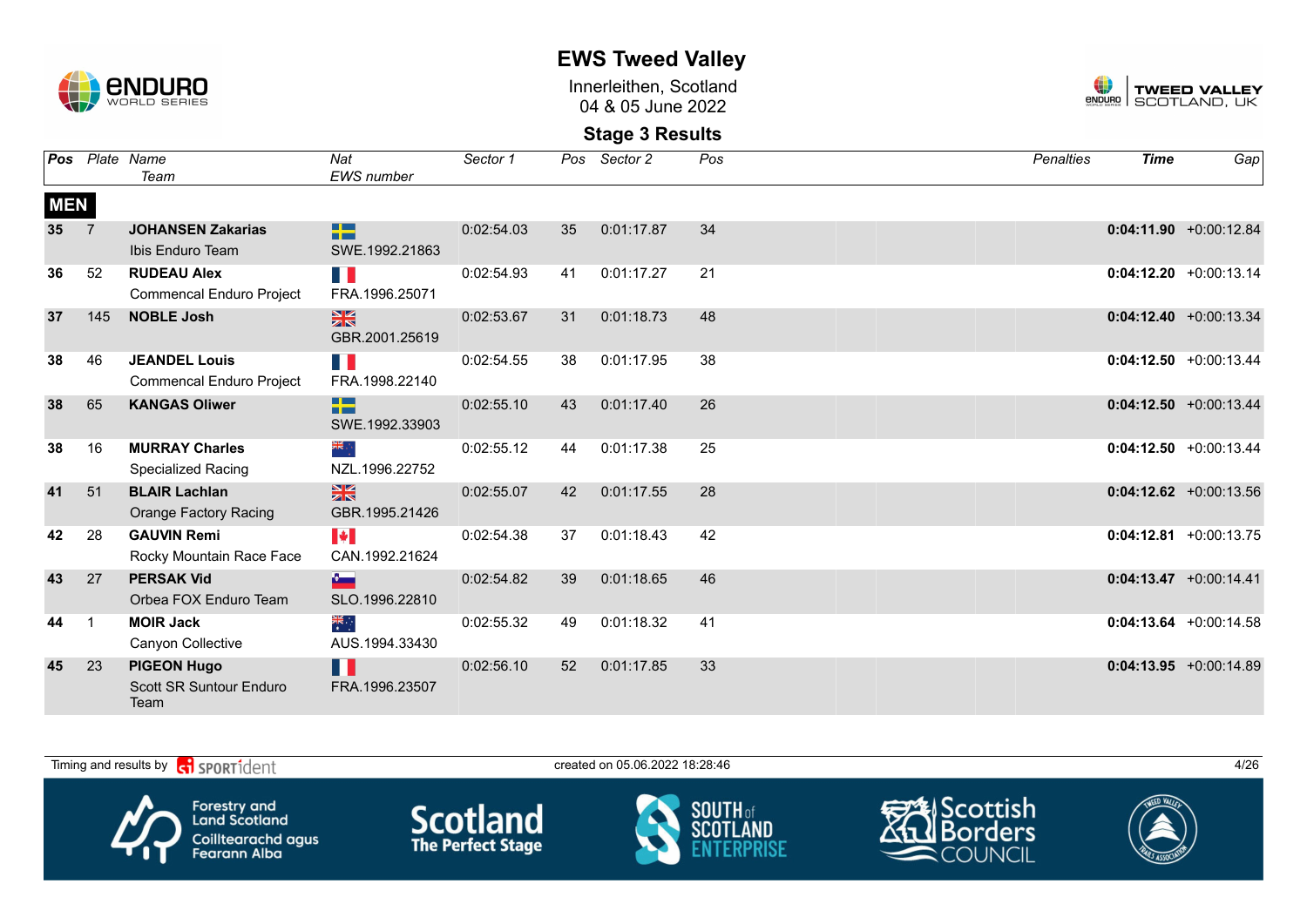

Innerleithen, Scotland 04 & 05 June 2022



| Pos        |     | Plate Name                                                          | Nat                                     | Sector 1   |    | Pos Sector 2 | Pos | <b>Penalties</b> | <b>Time</b> | Gap                       |
|------------|-----|---------------------------------------------------------------------|-----------------------------------------|------------|----|--------------|-----|------------------|-------------|---------------------------|
|            |     | Team                                                                | <b>EWS</b> number                       |            |    |              |     |                  |             |                           |
| <b>MEN</b> |     |                                                                     |                                         |            |    |              |     |                  |             |                           |
| 46         | 59  | <b>BUCHANAN Lewis</b>                                               | ¥≼<br>GBR.1993.21608                    | 0:02:55.16 | 45 | 0:01:18.87   | 50  |                  |             | $0:04:14.03 + 0:00:14.97$ |
| 47         | 26  | <b>TEXTOR Christian</b><br><b>Team BULLS</b>                        | GER.1990.22845                          | 0:02:54.90 | 40 | 0:01:19.20   | 56  |                  |             | $0:04:14.10 + 0:00:15.04$ |
| 48         | 64  | <b>MASTERS Wyn</b><br><b>GT Factory Racing</b>                      | ∴ क्रँ≼<br>NZL.1987.21663               | 0:02:56.69 | 55 | 0:01:17.65   | 31  |                  |             | $0:04:14.34 + 0:00:15.28$ |
| 49         | 32  | <b>STONE Brady</b><br>Polygon Factory Racing                        | 米州<br>NZL.2000.23119                    | 0:02:56.77 | 57 | 0:01:17.63   | 30  |                  |             | $0:04:14.40 + 0:00:15.34$ |
| 50         | 75  | <b>ROPELATO Mitch</b><br>Cannondale Enduro                          | ⋐<br>USA.1992.22734                     | 0:02:55.95 | 51 | 0:01:18.70   | 47  |                  |             | $0:04:14.65 + 0:00:15.59$ |
| 51         | 53  | <b>FRANCK Gilles</b>                                                | Ш<br>BEL.2000.22291                     | 0:02:56.92 | 59 | 0:01:17.93   | 37  |                  |             | $0:04:14.85 + 0:00:15.79$ |
| 52         | 66  | <b>KRASNY Carter</b>                                                | $\blacktriangleright$<br>CAN.1999.22027 | 0:02:55.27 | 47 | 0:01:19.65   | 61  |                  |             | $0:04:14.92 +0:00:15.86$  |
| 52         | 29  | <b>SECONDI Nathan</b><br><b>Fulgur Factory Team</b><br>Valdinievole | H<br>FRA.1999.22133                     | 0:02:56.49 | 54 | 0:01:18.43   | 42  |                  |             | $0:04:14.92 + 0:00:15.86$ |
| 54         | 67  | <b>CONNELL Joseph</b><br><b>Orange Factory Racing</b>               | $\frac{N}{N}$<br>GBR.1994.21745         | 0:02:55.30 | 48 | 0:01:19.97   | 65  |                  |             | $0:04:15.27 + 0:00:16.21$ |
| 55         | 137 | <b>PHILOGENE Jonathan</b>                                           | $\geq$<br>RSA.1997.50570                | 0:02:53.27 | 26 | 0:01:22.05   | 92  |                  |             | $0:04:15.32 + 0:00:16.26$ |
| 56         | 63  | <b>DRACH Torben</b><br>RAAW // Levelnine Gravity                    | GER.1998.22419                          | 0:02:56.25 | 53 | 0:01:19.18   | 55  |                  |             | $0:04:15.43 + 0:00:16.37$ |

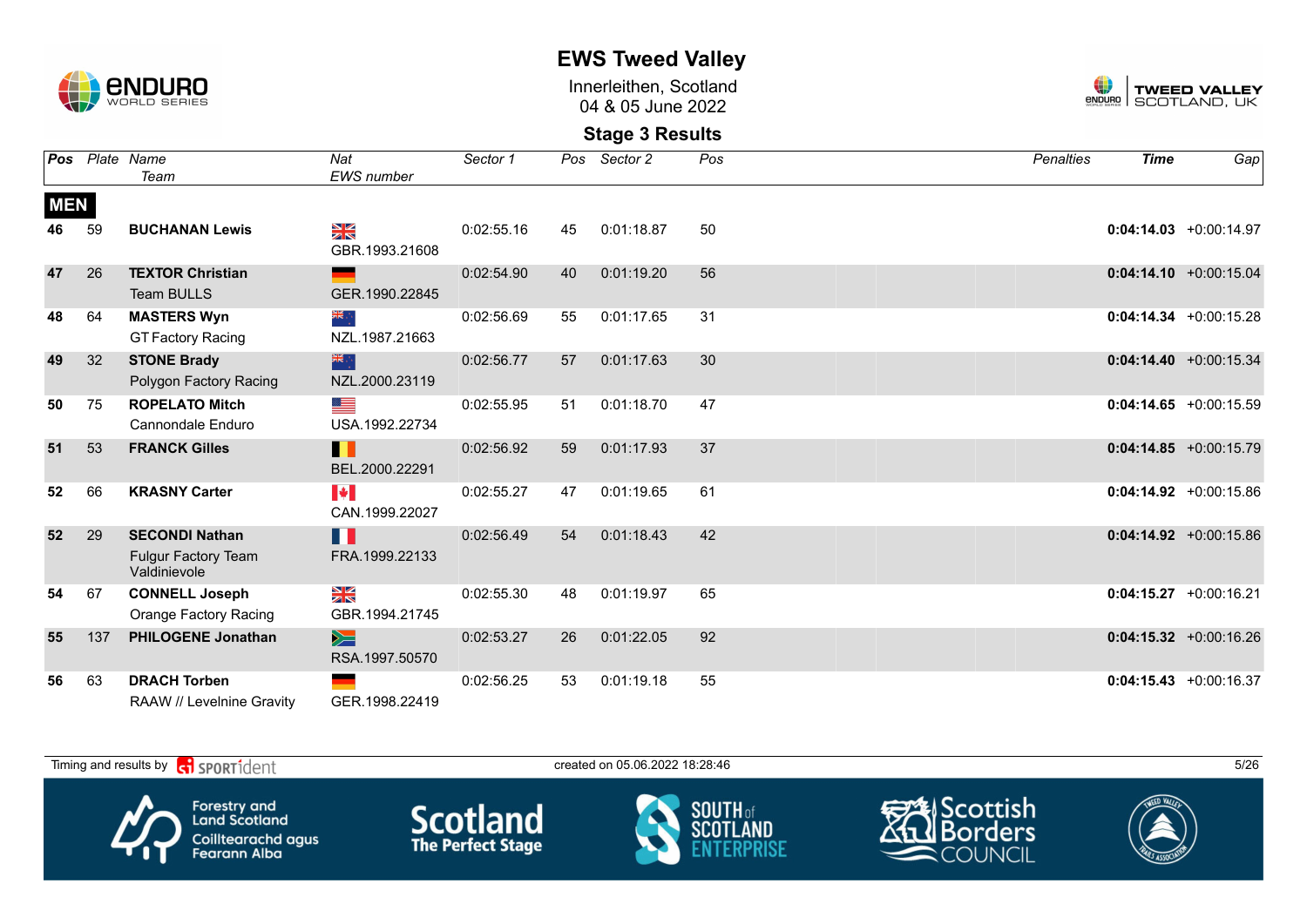

Innerleithen, Scotland 04 & 05 June 2022



**Stage 3 Results**

|            |     | Pos Plate Name<br>Team                               | Nat<br><b>EWS</b> number        | Sector 1   |    | Pos Sector 2 | $\overline{Pos}$ | <b>Penalties</b> | <b>Time</b> | Gap                       |
|------------|-----|------------------------------------------------------|---------------------------------|------------|----|--------------|------------------|------------------|-------------|---------------------------|
| <b>MEN</b> |     |                                                      |                                 |            |    |              |                  |                  |             |                           |
| 57         | 48  | <b>LUTHI Patrick</b>                                 | ы<br>SUI.1992.22607             | 0:02:57.03 | 61 | 0:01:18.80   | 49               |                  |             | $0:04:15.83 + 0:00:16.77$ |
| 58         | 171 | <b>BOX Archie</b>                                    | NK<br>ZK<br>GBR.1998.23201      | 0:02:56.85 | 58 | 0:01:19.58   | 60               |                  |             | $0:04:16.43 + 0:00:17.37$ |
| 59         | 146 | <b>MORGAN Myles</b>                                  | ▆<br>USA.2001.24399             | 0:02:59.08 | 70 | 0:01:17.92   | 36               |                  |             | $0:04:17.00$ +0:00:17.94  |
| 60         | 94  | <b>BLAHA Vojtech</b>                                 | CZE.1999.22684                  | 0:02:57.00 | 60 | 0:01:20.17   | 67               |                  |             | $0:04:17.17 + 0:00:18.11$ |
| 61         | 88  | <b>WARNET Manu</b>                                   | NED.2001.26267                  | 0:02:57.08 | 62 | 0:01:20.15   | 66               |                  |             | $0:04:17.23 + 0:00:18.17$ |
| 62         | 97  | <b>DE VOCHT Bart</b>                                 | ш<br>BEL.1992.23075             | 0:02:58.84 | 69 | 0:01:19.10   | 53               |                  |             | $0:04:17.94 + 0:00:18.88$ |
| 63         | 143 | <b>HURLEY Joshua</b>                                 | $\frac{N}{N}$<br>GBR.1995.27543 | 0:02:58.28 | 66 | 0:01:20.52   | 74               |                  |             | $0:04:18.80 + 0:00:19.74$ |
| 64         | 76  | <b>WILSON Thomas</b><br>Orange Factory Racing        | N<br>ZK<br>GBR.2000.22553       | 0:02:58.00 | 65 | 0:01:21.09   | 79               |                  |             | $0:04:19.09 + 0:00:20.03$ |
| 65         | 89  | <b>SEDLAK Max</b>                                    | ▆<br>USA.2000.22259             | 0:02:57.90 | 64 | 0:01:21.23   | 81               |                  |             | $0:04:19.13 + 0:00:20.07$ |
| 66         | 77  | <b>JONES Jono</b><br>Propain Factory Enduro          | ≫<br>X<br>GBR.1994.37370        | 0:02:57.40 | 63 | 0:01:21.83   | 89               |                  |             | $0:04:19.23 +0:00:20.17$  |
| 67         | 10  | <b>WALKER Matthew</b><br><b>Pivot Factory Racing</b> | 学<br>NZL.1990.21846             | 0:03:00.39 | 81 | 0:01:19.43   | 58               |                  |             | $0:04:19.82 +0:00:20.76$  |
| 68         | 99  | <b>SMITH Joseph</b>                                  | ≫<br>X<br>GBR.1990.37383        | 0:02:59.28 | 73 | 0:01:20.65   | 75               |                  |             | $0:04:19.93 + 0:00:20.87$ |

Timing and results by  $\overline{c_1}$  SPORT1 $\overline{1}$  dent to the created on 05.06.2022 18:28:46 6/26









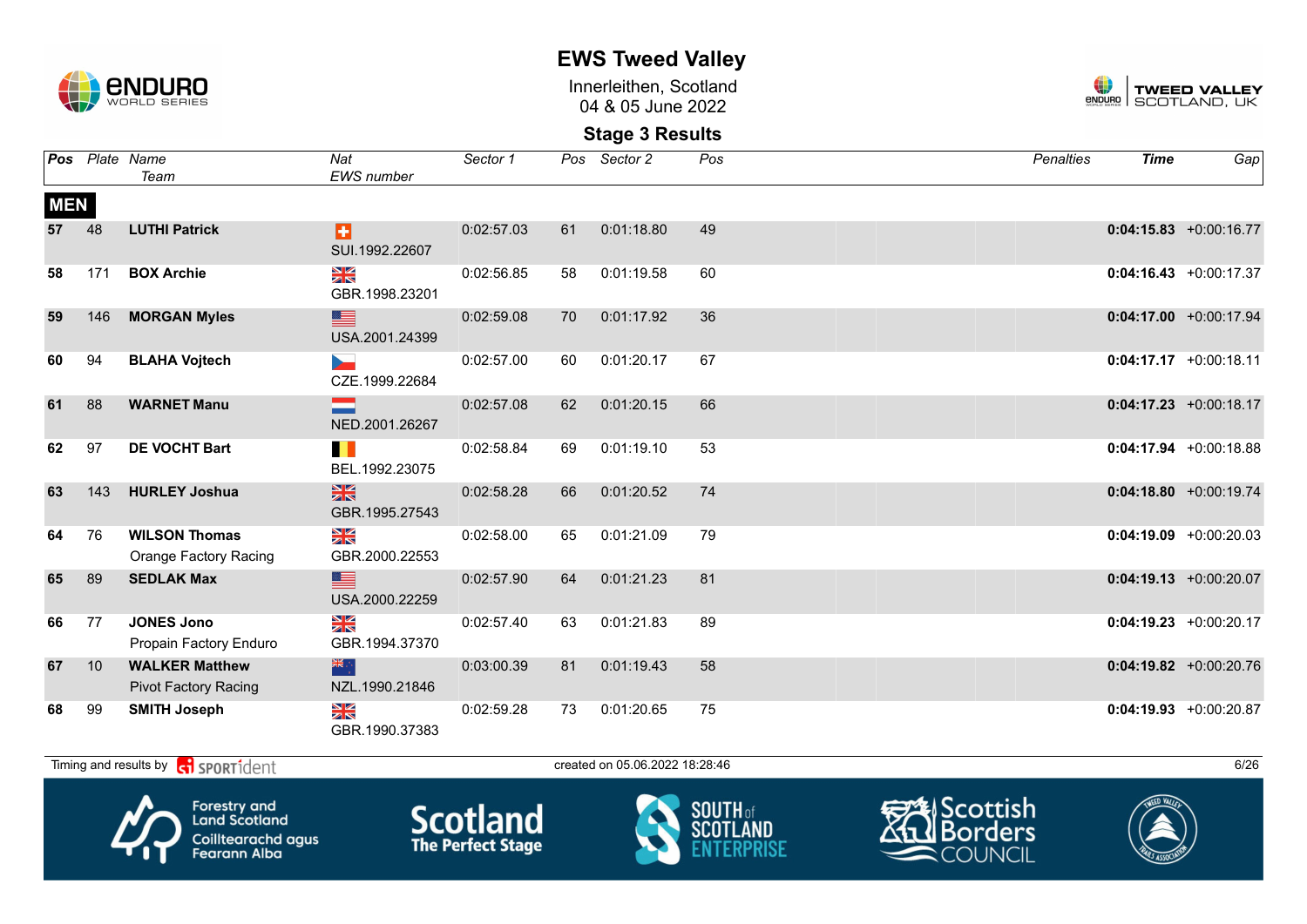

Innerleithen, Scotland 04 & 05 June 2022



### **Stage 3 Results**

|            |     | Pos Plate Name<br>Team                                     | Nat<br><b>EWS</b> number                               | Sector 1   |    | Pos Sector 2                   | Pos | <b>Penalties</b> | <b>Time</b> | Gap                       |
|------------|-----|------------------------------------------------------------|--------------------------------------------------------|------------|----|--------------------------------|-----|------------------|-------------|---------------------------|
| <b>MEN</b> |     |                                                            |                                                        |            |    |                                |     |                  |             |                           |
| 69         | 70  | <b>BURNS CONTRERAS Pedro</b><br><b>Trek Factory Racing</b> | $\mathbf{r}$<br>CHI.1997.21729                         | 0:02:58.66 | 67 | 0:01:21.34                     | 82  |                  |             | $0:04:20.00$ +0:00:20.94  |
| 70         | 19  | <b>VENDEMMIA Mirco</b><br>Cannondale Enduro                | n e<br>ITA.1998.21871                                  | 0:02:58.82 | 68 | 0:01:21.51                     | 83  |                  |             | $0:04:20.33 + 0:00:21.27$ |
| 71         | 108 | <b>HARKER Jack</b>                                         | $\frac{N}{N}$<br>GBR.1998.33252                        | 0:03:01.32 | 86 | 0:01:19.10                     | 53  |                  |             | $0:04:20.42$ +0:00:21.36  |
| 72         | 95  | <b>TOOKE Jacob</b>                                         | $\left\  \boldsymbol{\ast} \right\ $<br>CAN.1999.22078 | 0:03:01.51 | 87 | 0:01:19.07                     | 51  |                  |             | $0:04:20.58$ +0:00:21.52  |
| 72         | 123 | <b>HOLOWKO Alex</b>                                        | $\frac{N}{N}$<br>GBR.1990.21357                        | 0:03:00.36 | 80 | 0:01:20.22                     | 68  |                  |             | $0:04:20.58$ +0:00:21.52  |
| 74         | 161 | <b>JAMES Myles</b>                                         | $\frac{N}{N}$<br>GBR.1995.35092                        | 0:03:00.22 | 79 | 0:01:20.38                     | 72  |                  |             | $0:04:20.60$ +0:00:21.54  |
| 75         | 81  | <b>FRESQUET Axel</b><br><b>Tribe Pyrenees Gravity</b>      | N N<br>FRA.1998.23081                                  | 0:02:59.20 | 71 | 0:01:21.61                     | 84  |                  |             | $0:04:20.81 + 0:00:21.75$ |
| 76         | 147 | <b>HEINIGER Nils</b>                                       | ं श्र<br>NZL.1999.25218                                | 0:03:00.90 | 84 | 0:01:19.92                     | 64  |                  |             | $0:04:20.82$ +0:00:21.76  |
| 77         | 101 | <b>TEJCHMAN Premek</b>                                     | ь.<br>CZE.1988.22389                                   | 0:03:00.88 | 83 | 0:01:20.37                     | 71  |                  |             | $0:04:21.25$ +0:00:22.19  |
| 78         | 90  | <b>HUTCHENS Chris</b>                                      | $\frac{N}{N}$<br>GBR.1989.22999                        | 0:02:59.53 | 75 | 0:01:22.15                     | 97  |                  |             | $0:04:21.68$ +0:00:22.62  |
| 79         | 130 | <b>HARRIS Bradley</b><br>Theory Racing p/b ProBikeKit      | 米尔<br>NZL.2001.27637                                   | 0:02:59.48 | 74 | 0:01:22.25                     | 101 |                  |             | $0:04:21.73$ +0:00:22.67  |
| 80         | 112 | <b>OMDAL Oskar</b>                                         | ╬═<br>NOR.2000.32277                                   | 0:03:02.13 | 90 | 0:01:19.70                     | 62  |                  |             | $0:04:21.83 + 0:00:22.77$ |
|            |     | Timing and results by <b>ci</b> SPORT1dent                 |                                                        |            |    | created on 05.06.2022 18:28:46 |     |                  |             | 7/26                      |









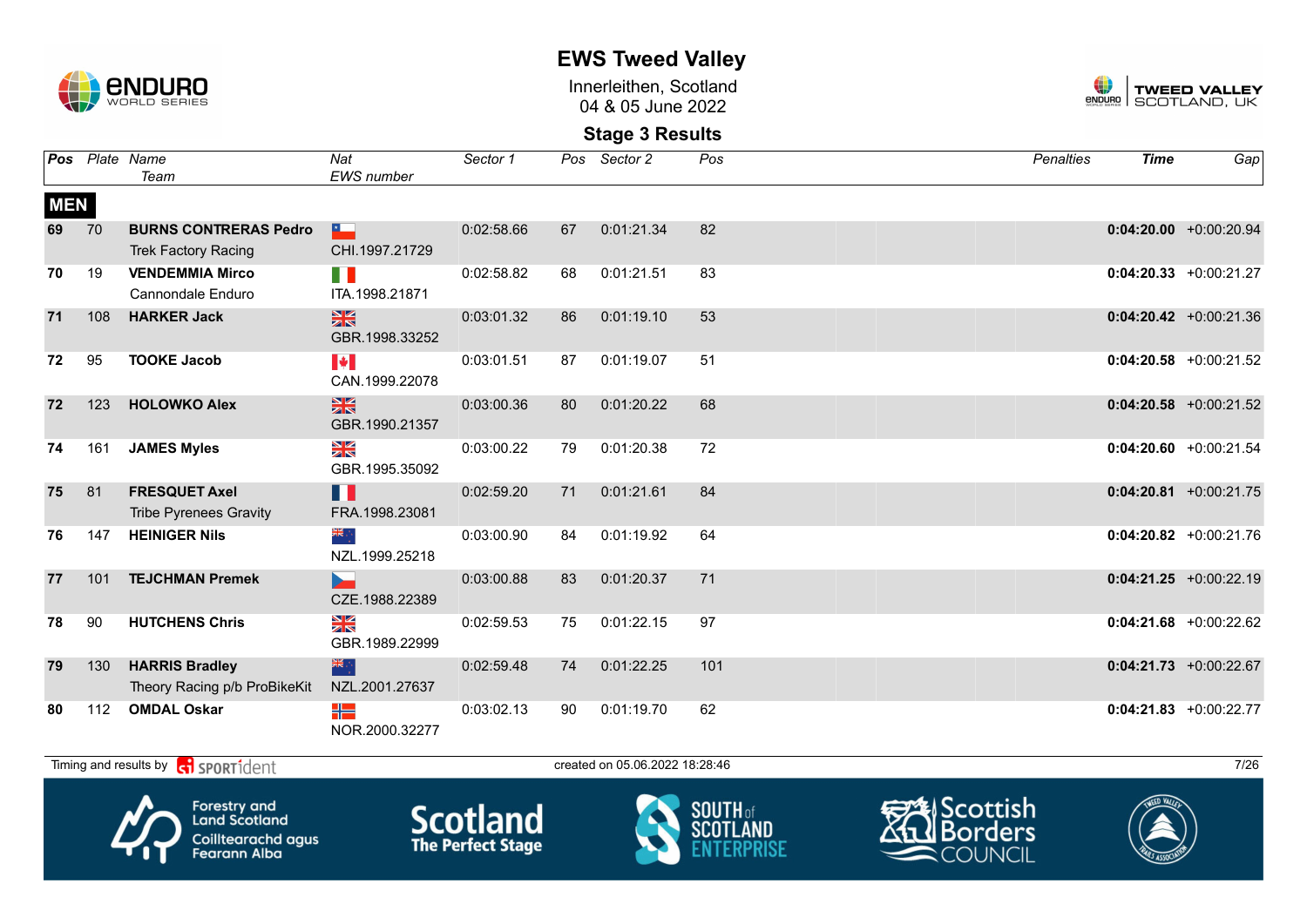

Innerleithen, Scotland 04 & 05 June 2022



**Stage 3 Results**

|            |     | Pos Plate Name<br>Team                                      | Nat<br>EWS number                                 | Sector 1   |     | Pos Sector 2 | Pos | <b>Penalties</b> | <b>Time</b> | Gap                       |
|------------|-----|-------------------------------------------------------------|---------------------------------------------------|------------|-----|--------------|-----|------------------|-------------|---------------------------|
| <b>MEN</b> |     |                                                             |                                                   |            |     |              |     |                  |             |                           |
| 81         | 124 | <b>JENSEN Henrik</b>                                        | $\frac{N}{N}$<br>GBR.1998.25933                   | 0:03:00.06 | 77  | 0:01:22.15   | 97  |                  |             | $0:04:22.21 + 0:00:23.15$ |
| 82         | 113 | <b>SHUCKSMITH Samuel</b>                                    | NK<br>ZK<br>GBR.1990.23007                        | 0:02:59.25 | 72  | 0:01:23.18   | 111 |                  |             | $0:04:22.43 + 0:00:23.37$ |
| 83         | 155 | <b>CAVAYE Andrew</b>                                        | 米<br>AUS.1996.24678                               | 0:03:00.18 | 78  | 0:01:22.40   | 102 |                  |             | $0:04:22.58$ +0:00:23.52  |
| 84         | 144 | <b>JACKSON Ben</b>                                          | $\frac{\mathbf{N}}{\mathbf{N}}$<br>GBR.2001.28609 | 0:03:01.75 | 89  | 0:01:21.01   | 76  |                  |             | $0:04:22.76$ +0:00:23.70  |
| 85         | 85  | <b>HALE Ant</b><br><b>Nukeproof SRAM Factory</b><br>Racing  | $\frac{N}{N}$<br>GBR.1994.35957                   | 0:02:59.70 | 76  | 0:01:23.35   | 113 |                  |             | $0:04:23.05$ +0:00:23.99  |
| 86         | 22  | <b>GALY Theo</b><br>Sunn French Connexion By<br>Alpe D'Huez | n n<br>FRA.1990.21691                             | 0:03:02.32 | 93  | 0:01:21.03   | 77  |                  |             | $0:04:23.35 +0:00:24.29$  |
| 87         | 164 | <b>HAMMOND Chubbie</b>                                      | $\frac{N}{N}$<br>GBR.1996.37418                   | 0:03:02.31 | 92  | 0:01:21.17   | 80  |                  |             | $0:04:23.48$ +0:00:24.42  |
| 88         | 71  | <b>MYSIK Milan</b>                                          | CZE.1993.22051                                    | 0:03:03.50 | 100 | 0:01:20.29   | 70  |                  |             | $0:04:23.79$ +0:00:24.73  |
| 89         | 20  | <b>NICOLAI Florian</b><br><b>BH Enduro Racing Team</b>      | H<br>FRA.1993.21749                               | 0:03:01.09 | 85  | 0:01:22.91   | 108 |                  |             | $0:04:24.00 + 0:00:24.94$ |
| 90         | 96  | <b>CARROLL Gavin</b>                                        | H T<br>IRL.1993.35848                             | 0:03:02.38 | 94  | 0:01:21.65   | 86  |                  |             | $0:04:24.03 + 0:00:24.97$ |
| 91         | 156 | <b>BRATSCHI Tim</b>                                         | Ð<br>SUI.1988.23005                               | 0:03:02.18 | 91  | 0:01:22.10   | 95  |                  |             | $0:04:24.28$ +0:00:25.22  |

Timing and results by  $\overline{c_1}$  SPORT1 $\overline{d}$  enter the created on 05.06.2022 18:28:46 8/26 Scottish Forestry and<br>Land Scotland **Scotland SOUTH** of orders scot Coilltearachd agus<br>Fearann Alba COUNCIL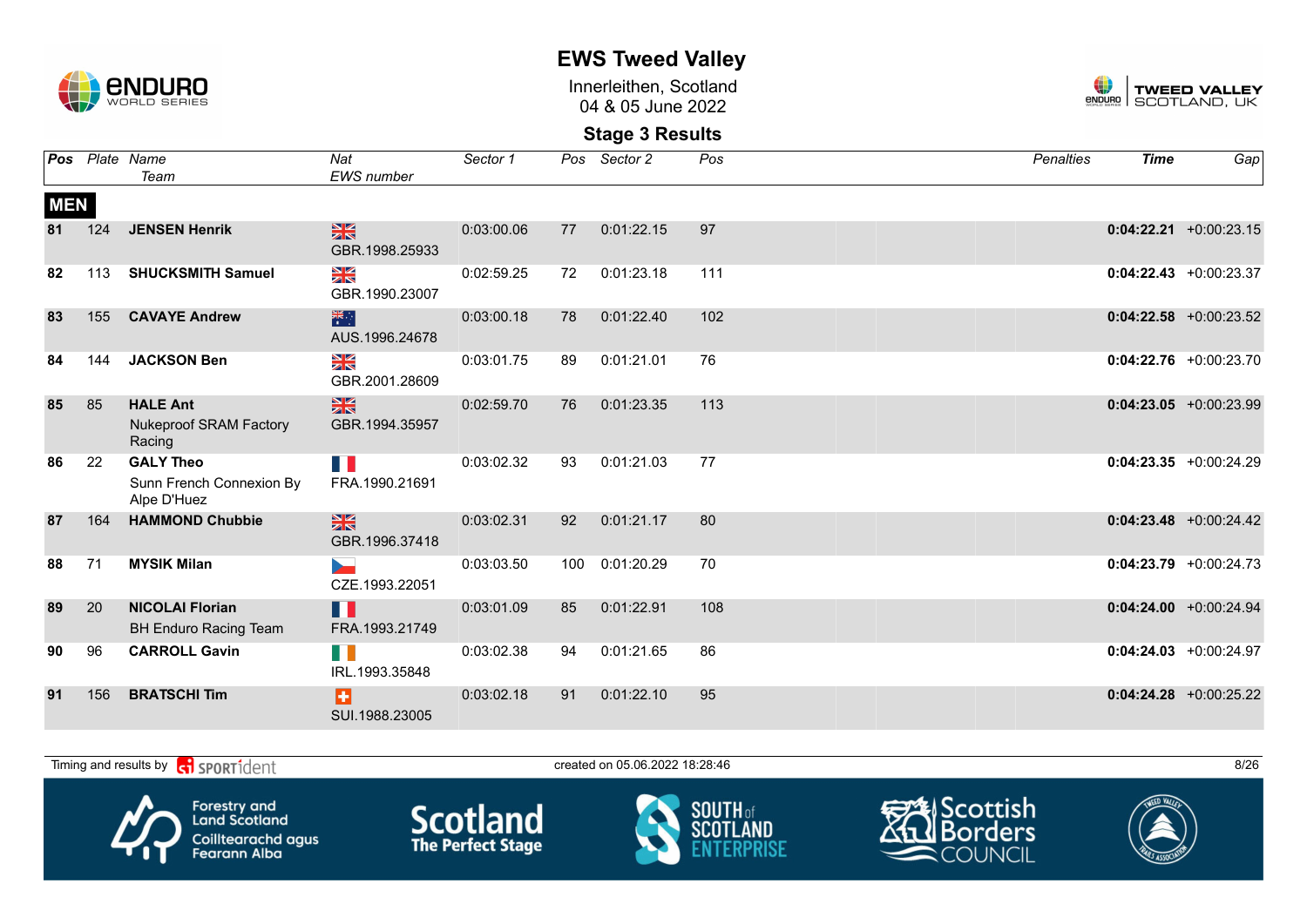

Innerleithen, Scotland 04 & 05 June 2022



|            |         | <b>Pos</b> Plate Name<br>Team                           | Nat<br><b>EWS</b> number               | Sector 1   |    | Pos Sector 2   | Pos | Penalties | <b>Time</b> | Gap                       |
|------------|---------|---------------------------------------------------------|----------------------------------------|------------|----|----------------|-----|-----------|-------------|---------------------------|
| <b>MEN</b> |         |                                                         |                                        |            |    |                |     |           |             |                           |
| 92         | 148     | <b>ENNIS Ross</b>                                       | HD N<br>IRL.2001.25954                 | 0:03:04.32 |    | 105 0:01:20.28 | 69  |           |             | $0:04:24.60 + 0:00:25.54$ |
| 93         |         | 153 ADAMI Maxim                                         | <b>Service State</b><br>CZE.2001.22512 | 0:03:02.77 |    | 97 0:01:21.95  | 91  |           |             | $0:04:24.72$ +0:00:25.66  |
| 94         | 163     | <b>RANGER Lewis</b>                                     | NK<br>ZK<br>GBR.1999.38588             | 0:03:00.65 | 82 | 0:01:24.13     | 121 |           |             | $0:04:24.78$ +0:00:25.72  |
| 95         | 154     | <b>DONALDSON Gary</b>                                   | H<br>IRL.1995.38688                    | 0:03:01.65 | 88 | 0:01:23.15     | 110 |           |             | $0:04:24.80 + 0:00:25.74$ |
| 96         | 72      | <b>HEBERT Ambroise</b>                                  | H B<br>FRA.1993.21934                  | 0:03:02.63 | 96 | 0:01:22.22     | 100 |           |             | $0:04:24.85 + 0:00:25.79$ |
| 97         | 83      | <b>RONZON Erwin</b>                                     | H<br>ITA.1997.21868                    | 0:03:02.98 | 98 | 0:01:22.07     | 93  |           |             | $0:04:25.05 +0:00:25.99$  |
| 98         | 80      | <b>ESCUDIER Thomas</b>                                  | n n<br>FRA.1991.21945                  | 0:03:03.04 | 99 | 0:01:22.11     | 96  |           |             | $0:04:25.15 + 0:00:26.09$ |
| 99         | 93      | <b>RYAN Fergus</b>                                      | $\frac{N}{N}$<br>GBR.1993.22458        | 0:03:02.58 | 95 | 0:01:22.62     | 104 |           |             | $0:04:25.20 +0:00:26.14$  |
| 100        | 117     | <b>BROWN Chris</b>                                      | HI N<br>IRL.1995.33325                 | 0:03:03.87 |    | 103 0:01:21.80 | 88  |           |             | $0:04:25.67$ +0:00:26.61  |
|            | 101 109 | <b>OPPLIGER Timothee</b>                                | Ð.<br>SUI.1992.21701                   | 0:03:04.12 |    | 104 0:01:21.68 | 87  |           |             | $0:04:25.80 + 0:00:26.74$ |
| 102 79     |         | <b>IENZER Emeric</b><br>Scott SR Suntour Enduro<br>Team | N.<br>FRA.1999.31862                   | 0:03:05.50 |    | 113 0:01:21.05 | 78  |           |             | $0:04:26.55 + 0:00:27.49$ |

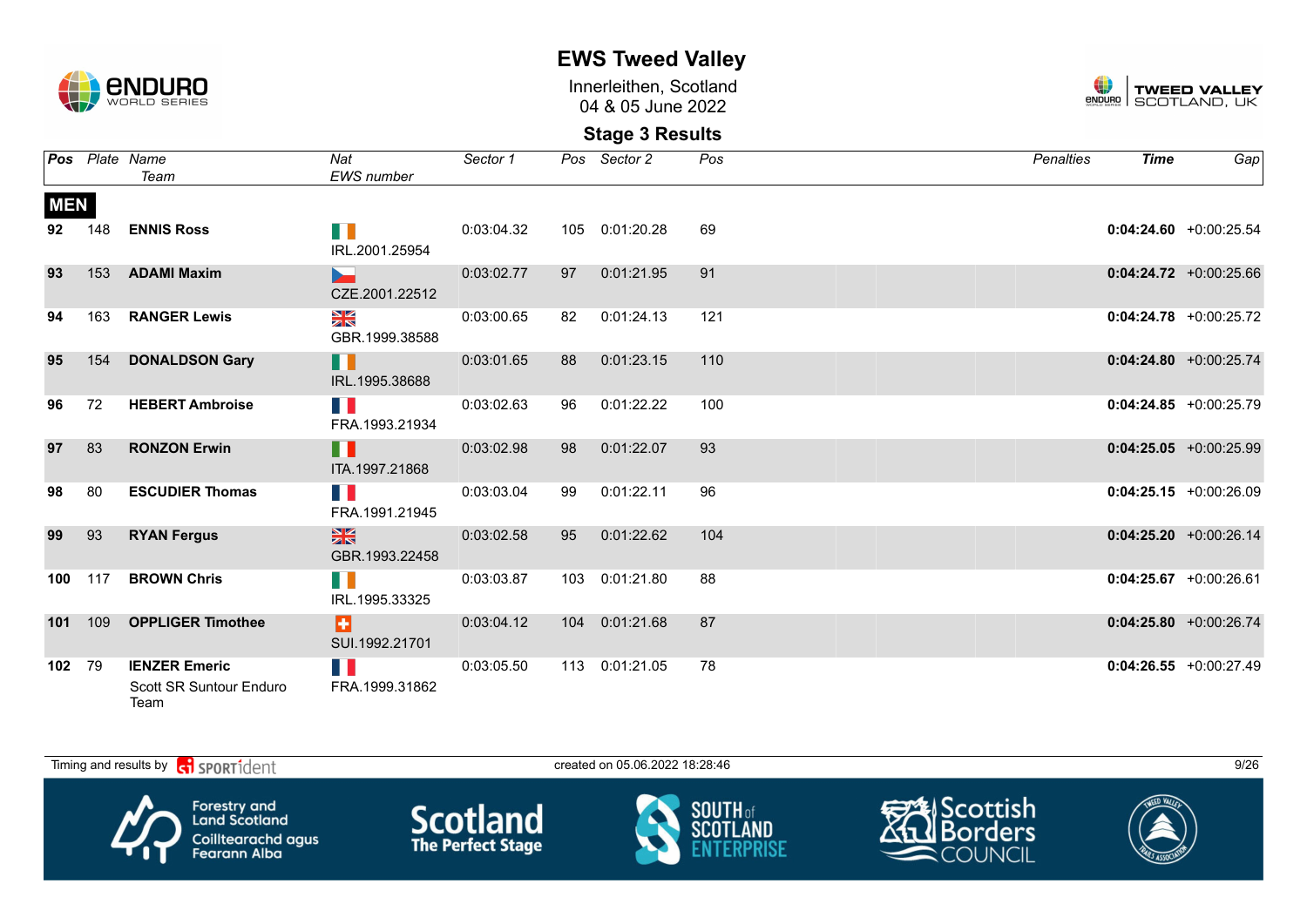

Innerleithen, Scotland 04 & 05 June 2022



**Stage 3 Results**

|            |         | <b>Pos</b> Plate Name<br>Team                             | Nat<br>EWS number           | Sector 1   |    | Pos Sector 2                   | Pos | <b>Penalties</b> | <b>Time</b> | Gap                       |
|------------|---------|-----------------------------------------------------------|-----------------------------|------------|----|--------------------------------|-----|------------------|-------------|---------------------------|
| <b>MEN</b> |         |                                                           |                             |            |    |                                |     |                  |             |                           |
|            | 103 170 | <b>HAMILTON Connor</b>                                    | 深心<br>NZL.1996.24882        | 0:03:04.65 |    | 107  0:01:22.07                | 93  |                  |             | $0:04:26.72$ +0:00:27.66  |
| 104        | 120     | <b>FAGERBERG Philip</b>                                   | ┽═<br>SWE.1996.25802        | 0:03:05.25 |    | 112 0:01:21.63                 | 85  |                  |             | $0:04:26.88$ +0:00:27.82  |
| 105        |         | 142 NEWELL Jake                                           | 米<br>AUS.1993.24612         | 0:03:03.70 |    | 102 0:01:23.83                 | 118 |                  |             | $0:04:27.53$ +0:00:28.47  |
| 106 74     |         | <b>WILDHABER Gustav</b><br><b>Cube Action Team</b>        | $\ddot{}$<br>SUI.1988.21848 | 0:03:04.65 |    | 107 0:01:23.10                 | 109 |                  |             | $0:04:27.75$ +0:00:28.69  |
|            |         | 107 115 LUPATO Denny                                      | H<br>ITA.1992.22852         | 0:03:04.81 |    | 110 0:01:23.32                 | 112 |                  |             | $0:04:28.13$ +0:00:29.07  |
| 108        | 159     | <b>RYAN Cameron</b>                                       | ्हें<br>र<br>AUS.1995.23609 | 0:03:04.55 |    | 106 0:01:23.75                 | 117 |                  |             | $0:04:28.30 + 0:00:29.24$ |
| 109 58     |         | <b>WALL Evan</b><br>Devinci Global Racing                 | M<br>CAN.1999.23531         | 0:03:10.24 |    | 134 0:01:18.19                 | 40  |                  |             | $0:04:28.43 + 0:00:29.37$ |
| 110        | 173     | <b>BROWNLIE Sam</b>                                       | ≫ik<br>*<br>AUS.1992.25324  | 0:03:06.00 |    | 117 0:01:22.55                 | 103 |                  |             | $0:04:28.55 + 0:00:29.49$ |
|            |         | 111 102 LANDMARK Ola Javold                               | HS.<br>NOR.1999.25289       | 0:03:05.85 |    | 116 0:01:22.90                 | 107 |                  |             | $0:04:28.75 +0:00:29.69$  |
| 112 54     |         | <b>FRANCARDO Tommaso</b>                                  | H.<br>ITA.1997.22813        | 0:02:56.73 | 56 | 0:01:33.05                     | 145 |                  |             | $0:04:29.78$ +0:00:30.72  |
|            | 113 158 | <b>MAGGS David</b>                                        | 米<br>AUS.1996.23408         | 0:03:07.75 |    | 123 0:01:22.17                 | 99  |                  |             | $0:04:29.92 +0:00:30.86$  |
|            |         | 114 107 COULTHARD Aidan                                   | NK<br>ZK<br>GBR.1996.33292  | 0:03:05.10 |    | 111  0:01:25.07                | 124 |                  |             | $0:04:30.17$ +0:00:31.11  |
|            |         | Timing and results by <b>contains and the SPORT1</b> dent |                             |            |    | created on 05.06.2022 18:28:46 |     |                  |             | 10/26                     |

Forestry and<br>Land Scotland Coilltearachd agus<br>Fearann Alba



**Scotland** 



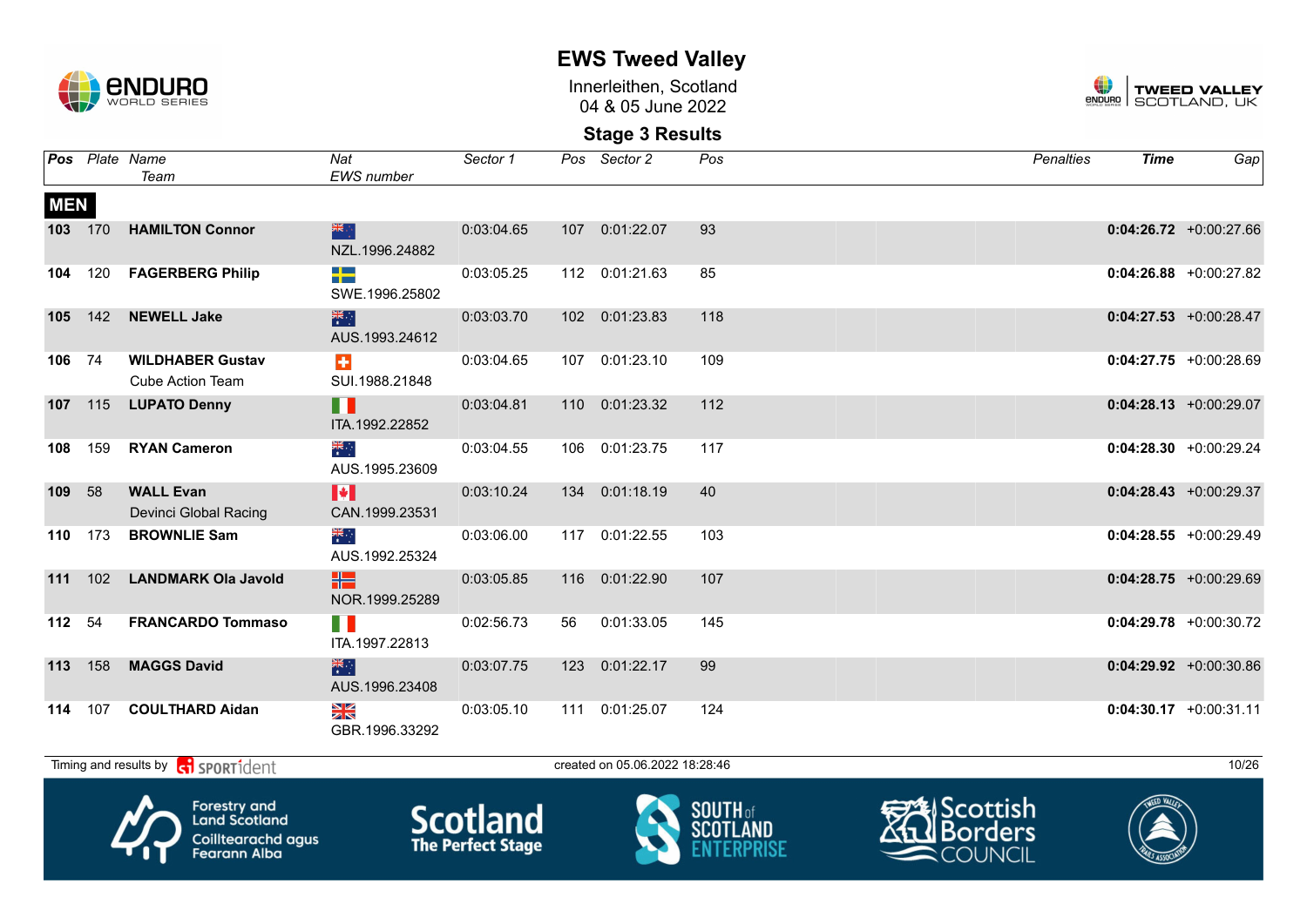

Innerleithen, Scotland 04 & 05 June 2022



**Stage 3 Results**

|            |                | <b>Pos</b> Plate Name<br>Team                            | Nat<br>EWS number               | Sector 1         | Pos Sector 2                   | Pos          | Penalties            | <b>Time</b>  | Gap                       |
|------------|----------------|----------------------------------------------------------|---------------------------------|------------------|--------------------------------|--------------|----------------------|--------------|---------------------------|
| <b>MEN</b> |                |                                                          |                                 |                  |                                |              |                      |              |                           |
|            | 115 132        | <b>BERRY Matthew</b>                                     | 米克<br>NZL.2000.23138            | 0:03:06.32       | 119 0:01:23.90                 | 119          |                      |              | $0:04:30.22$ +0:00:31.16  |
|            | 116 118        | <b>SCOTT Riley</b>                                       | XK<br>ZK<br>GBR.2000.38625      | 0:03:07.50       | 121 0:01:22.80                 | 106          |                      |              | $0:04:30.30 + 0:00:31.24$ |
|            |                | 117 135 PROCHYRA Jordan                                  | 米<br>AUS.1994.21674             | 0:03:10.32       | 135 0:01:20.43                 | 73           |                      |              | $0:04:30.75 +0:00:31.69$  |
|            | 118 103        | <b>DERKUM Christian</b><br>RAAW // Levelnine Gravity     | GER.1991.23043                  | 0:03:09.04       | 129 0:01:21.89                 | 90           |                      |              | $0:04:30.93 + 0:00:31.87$ |
|            | <b>119</b> 151 | <b>LAMBERT Louis</b><br><b>Hotlines Nukeproof Racing</b> | H<br>FRA.1999.37231             | 0:03:06.90       | 120 0:01:24.10                 | 120          |                      |              | $0:04:31.00 + 0:00:31.94$ |
| 120        | 168            | <b>FABRE Enzo</b>                                        | H.<br>FRA.2001.35441            | 0:03:06.27       | 118 0:01:25.18                 | 126          |                      |              | $0:04:31.45 + 0:00:32.39$ |
|            | 121 133        | <b>KAHN David</b>                                        | ▆<br>USA.2000.23224             | 0:03:08.70       | 128 0:01:22.78                 | 105          |                      |              | $0:04:31.48$ +0:00:32.42  |
|            | 122 110        | <b>MOYNIHAN Liam</b>                                     | XK<br>ZK<br>GBR.1991.21835      | 0:03:08.08       | 125 0:01:23.73                 | 116          |                      |              | $0:04:31.81 + 0:00:32.75$ |
| 123        | 119            | <b>SHIRLEY James</b>                                     | $\frac{N}{N}$<br>GBR.1989.22351 | 0:03:05.80       | 115 0:01:26.45                 | 134          |                      |              | $0:04:32.25$ +0:00:33.19  |
| 124        | 100            | <b>MIHALKOVITS Peter</b>                                 | AUT.1993.23608                  | 0:03:09.30       | 130 0:01:23.36                 | 114          |                      |              | $0:04:32.66$ +0:00:33.60  |
|            |                | 125 122 LOEFFLER Christian                               | GER.1993.23169                  | 0:03:08.10       | 126 0:01:25.10                 | 125          |                      |              | $0:04:33.20 +0:00:34.14$  |
|            | 126 263        | <b>ROSSI Saben</b>                                       | USA.1985.23371                  | 0:03:05.77       | 114 0:01:27.55                 | 138          |                      |              | $0:04:33.32 +0:00:34.26$  |
|            |                | Timing and results by contract of the SPORT1dent         |                                 |                  | created on 05.06.2022 18:28:46 |              |                      |              | 11/26                     |
|            |                | Λ.<br><b>Forestry and</b>                                |                                 | <b>Continued</b> |                                | $S$ OIITH of | <b>EXAL Scottish</b> | TWEED VALLEY |                           |



**Land Scotland** Coilltearachd agus<br>Fearann Alba







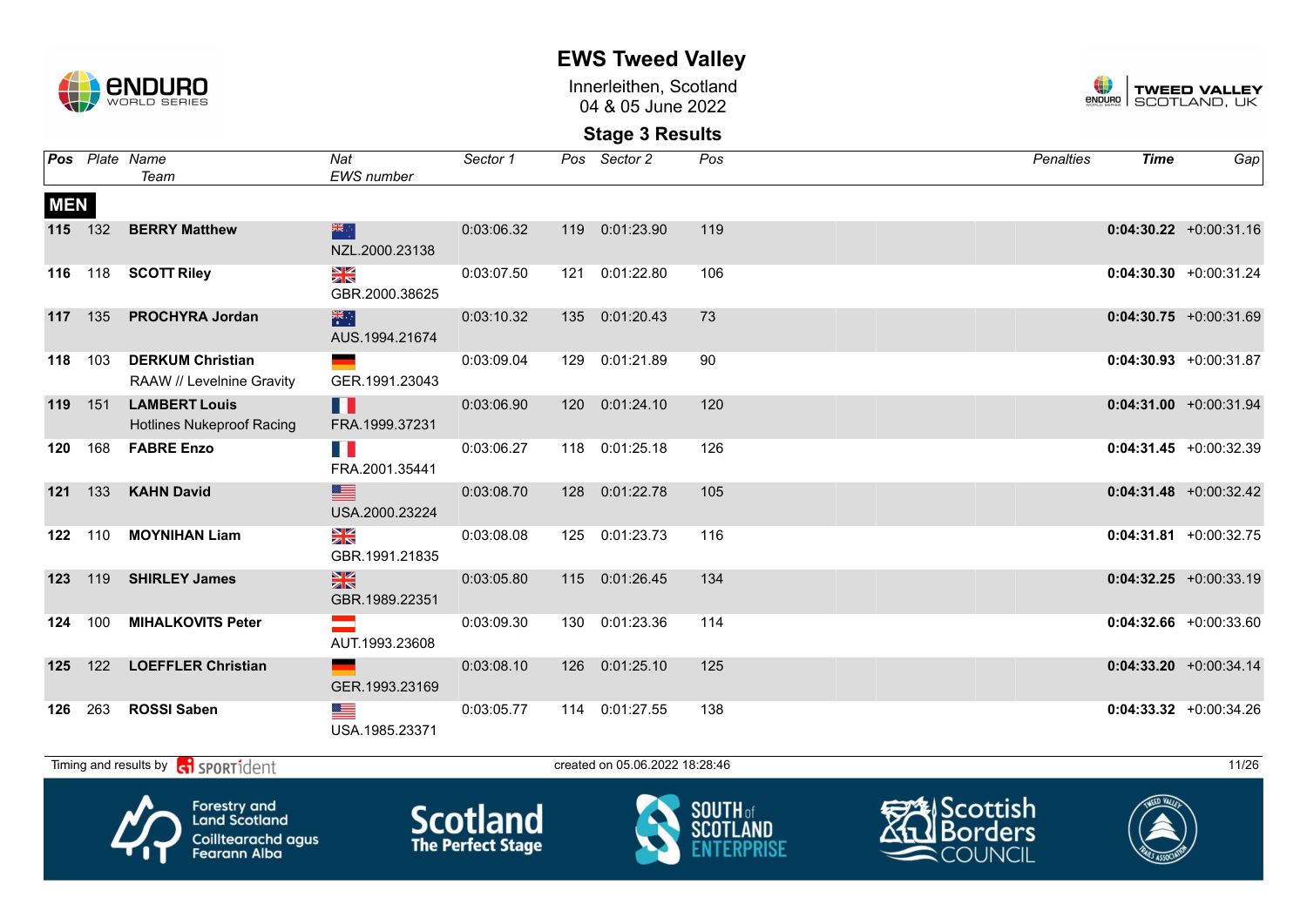

**EWS Tweed Valley**

Innerleithen, Scotland 04 & 05 June 2022



|            |         | Pos Plate Name                                                             | Nat                          | Sector 1                                    | Pos Sector 2                   | Pos                                | <b>Penalties</b>                                             | <b>Time</b> | Gap                       |
|------------|---------|----------------------------------------------------------------------------|------------------------------|---------------------------------------------|--------------------------------|------------------------------------|--------------------------------------------------------------|-------------|---------------------------|
|            |         | Team                                                                       | <b>EWS</b> number            |                                             |                                |                                    |                                                              |             |                           |
| <b>MEN</b> |         |                                                                            |                              |                                             |                                |                                    |                                                              |             |                           |
|            | 127 128 | <b>BAILLIF Florent</b>                                                     | a<br>SUI.1998.32580          | 0:03:09.95                                  | 132 0:01:23.42                 | 115                                |                                                              |             | $0:04:33.37 + 0:00:34.31$ |
| 128        | 169     | <b>GULLAND Morgan</b>                                                      | ≥k<br>GBR.1995.37228         | 0:03:07.85                                  | 124 0:01:25.62                 | 130                                |                                                              |             | $0:04:33.47$ +0:00:34.41  |
| 129        | 114     | <b>DEMUYLDER Jonas</b>                                                     | Ш<br>BEL.1997.25196          | 0:03:09.38                                  | 131 0:01:24.80                 | 122                                |                                                              |             | $0:04:34.18$ +0:00:35.12  |
| 130        | 126     | <b>BARICH Leopold</b><br><b>RDN Racing</b>                                 | GER.1998.22342               | 0:03:07.58                                  | 122 0:01:26.90                 | 135                                |                                                              |             | $0:04:34.48$ +0:00:35.42  |
| 131        | 82      | <b>ARNAUD Quentin</b>                                                      | H<br>FRA.1994.22628          | 0:03:08.15                                  | 127 0:01:27.62                 | 139                                |                                                              |             | $0:04:35.77$ +0:00:36.71  |
| 132        | 111     | <b>SCHWENK Robert</b>                                                      | GER.1994.23041               | 0:03:10.10                                  | 133 0:01:25.77                 | 132                                |                                                              |             | $0:04:35.87 + 0:00:36.81$ |
| 133        | 98      | <b>SWANBECK Daniel</b>                                                     | 55<br>SWE.1990.32435         | 0:03:11.27                                  | 137 0:01:25.35                 | 127                                |                                                              |             | $0:04:36.62$ +0:00:37.56  |
|            | 134 116 | <b>VOTH Laurin</b><br>Propain Factory Enduro                               | GER.2000.25451               | 0:03:12.27                                  | 138 0:01:25.70                 | 131                                |                                                              |             | $0:04:37.97$ +0:00:38.91  |
| 135        | 136     | <b>NICHOLSON Titus</b>                                                     | ▆▆<br>USA.2000.35168         | 0:03:13.32                                  | 142 0:01:24.90                 | 123                                |                                                              |             | $0:04:38.22 +0:00:39.16$  |
| 136        | 165     | <b>VAN ROY Nicolas</b>                                                     | . .<br>BEL.1994.35747        | 0:03:11.25                                  | 136 0:01:27.10                 | 136                                |                                                              |             | $0:04:38.35 + 0:00:39.29$ |
| 137        | 166     | <b>GONDOUIN Antoine</b>                                                    | H<br>FRA.1997.27800          | 0:03:13.35                                  | 143 0:01:25.36                 | 128                                |                                                              |             | $0:04:38.71$ +0:00:39.65  |
| 138        |         | 157 OLSEN Eric                                                             | <u>est</u><br>USA.1999.25103 | 0:03:12.43                                  | 139 0:01:26.35                 | 133                                |                                                              |             | $0:04:38.78$ +0:00:39.72  |
|            |         | Timing and results by <b>c</b> o <b>SPORT1</b> dent                        |                              |                                             | created on 05.06.2022 18:28:46 |                                    |                                                              |             | 12/26                     |
|            |         | <b>Forestry and</b><br>Land Scotland<br>Coilltearachd agus<br>Fearann Alba |                              | <b>Scotland</b><br><b>The Perfect Stage</b> |                                | <b>SOUTH</b> of<br><b>SCOTLAND</b> | <del>∋A</del> lScottish<br><b>】Borders</b><br><b>COUNCIL</b> |             |                           |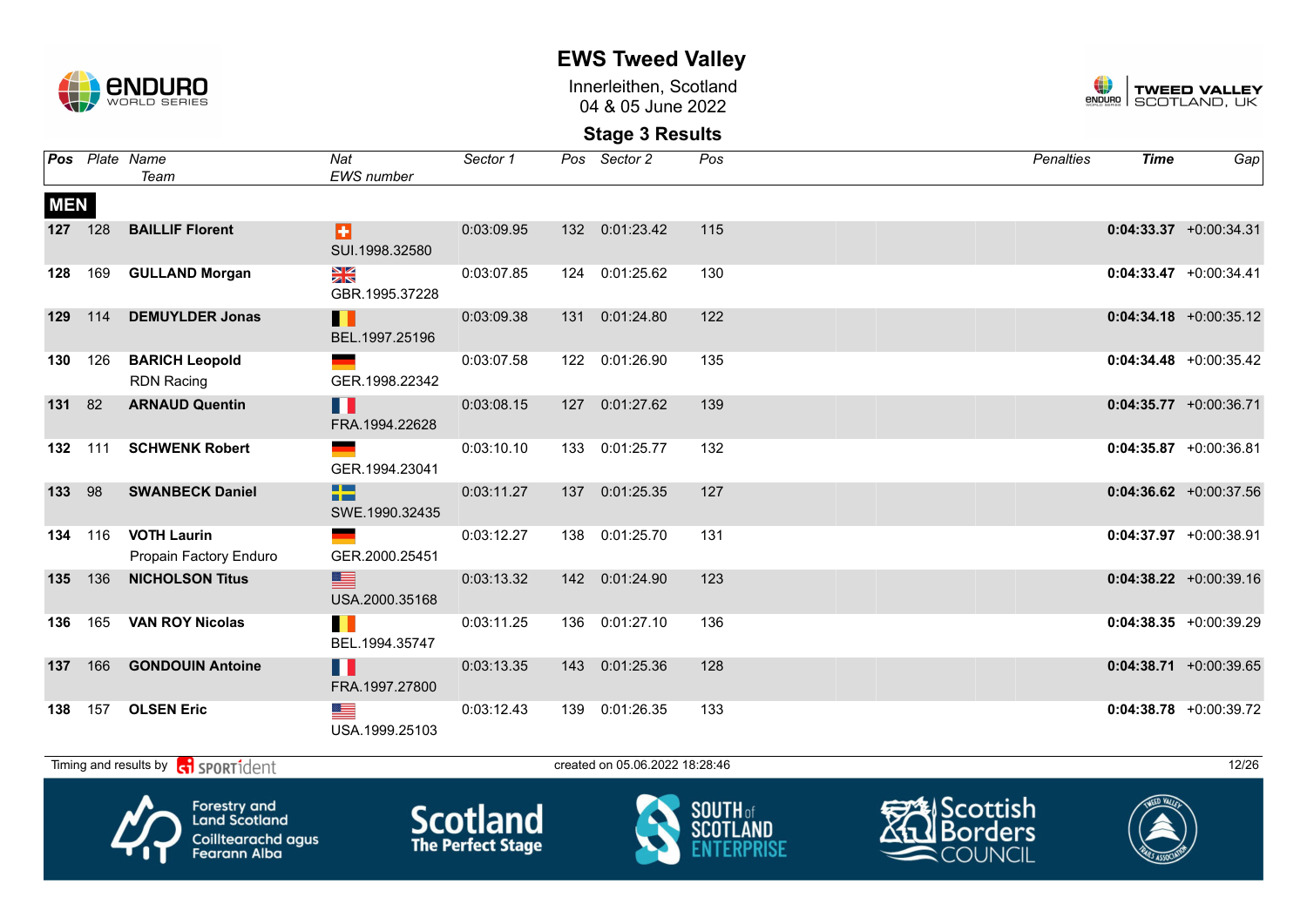

Innerleithen, Scotland 04 & 05 June 2022



|            |     | <b>Pos</b> Plate Name<br>Team                          | Nat<br><b>EWS</b> number        | Sector 1   |     | Pos Sector 2 | Pos | <b>Penalties</b> | <b>Time</b> | Gap                       |
|------------|-----|--------------------------------------------------------|---------------------------------|------------|-----|--------------|-----|------------------|-------------|---------------------------|
| <b>MEN</b> |     |                                                        |                                 |            |     |              |     |                  |             |                           |
| 139 121    |     | <b>WOLFE Daniel</b><br>Polygon Factory Racing          | H<br>IRL.1988.22250             | 0:03:14.91 | 146 | 0:01:25.59   | 129 |                  |             | $0:04:40.50$ +0:00:41.44  |
| 140        | 91  | <b>LUPATO Alex</b>                                     | W<br>ITA.1989.22851             | 0:03:13.11 | 141 | 0:01:27.72   | 140 |                  |             | $0:04:40.83$ +0:00:41.77  |
| 141        | 167 | <b>CASAL VALLS Guillem</b>                             | <b>De</b><br>AND.1995.22127     | 0:03:12.45 | 140 | 0:01:29.10   | 143 |                  |             | $0:04:41.55 + 0:00:42.49$ |
| 142        | 175 | <b>JONSSON Sharjah</b>                                 | $\geqslant$<br>RSA.1999.22749   | 0:03:14.45 | 144 | 0:01:27.17   | 137 |                  |             | $0:04:41.62 + 0:00:42.56$ |
| 143        | 152 | <b>SACCON Matteo</b><br><b>Abetone FullOut Gravity</b> | H.<br>ITA.2000.21866            | 0:03:14.65 | 145 | 0:01:28.23   | 141 |                  |             | $0:04:42.88$ +0:00:43.82  |
| 144        | 104 | <b>DIEU Antonio</b>                                    | <b>TIME</b><br>FRA.1989.26701   | 0:03:15.77 | 147 | 0:01:28.87   | 142 |                  |             | $0:04:44.64 + 0:00:45.58$ |
| 145        | 134 | <b>WALCH Lucas</b>                                     | 米克<br>NZL.1996.23524            | 0:03:04.78 | 109 | 0:01:44.52   | 146 |                  |             | $0:04:49.30 + 0:00:50.24$ |
| 146        | 140 | <b>WALSH Sam</b>                                       | ्र≋<br>भ<br>AUS.2000.24527      | 0:03:03.57 | 101 | 0:01:46.38   | 147 |                  |             | $0:04:49.95$ +0:00:50.89  |
| 147        | 174 | <b>WOLOSZYN Aidan</b>                                  | ▆<br>USA.2001.33100             | 0:03:21.20 | 149 | 0:01:30.58   | 144 |                  |             | $0:04:51.78$ +0:00:52.72  |
| 148        | 49  | <b>GRANT Kelan</b><br>Nukeproof SRAM Factory<br>Racing | H<br>IRL.1993.21773             | 0:02:53.55 | 30  | 0:02:06.95   | 149 |                  |             | $0:05:00.50 + 0:01:01.44$ |
| 149        | 162 | <b>IRWIN Ben</b>                                       | $\frac{N}{N}$<br>GBR.1994.37610 | 0:03:17.87 | 148 | 0:01:46.65   | 148 |                  |             | $0:05:04.52 + 0:01:05.46$ |

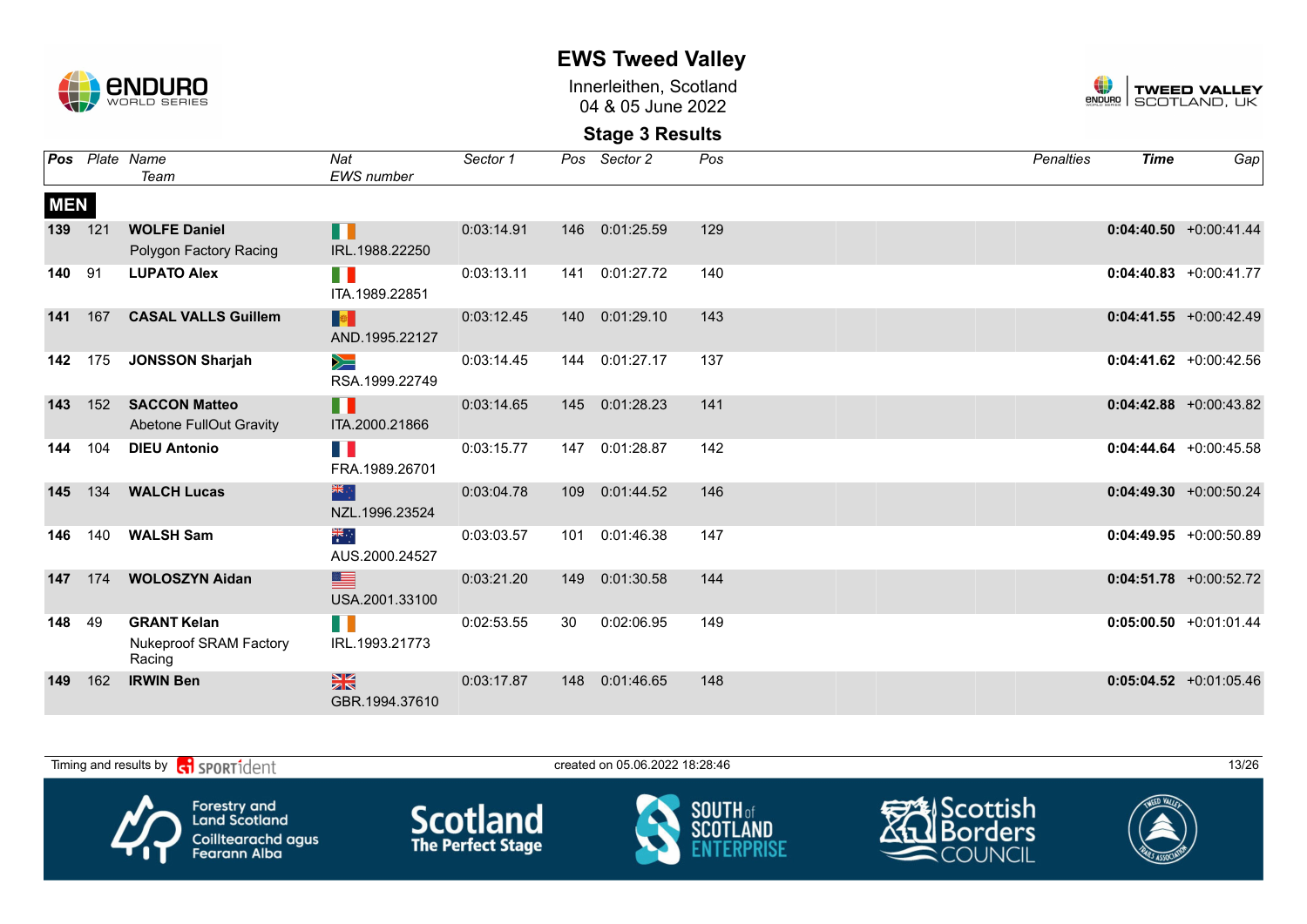

Innerleithen, Scotland 04 & 05 June 2022



|                |                | Pos Plate Name<br>Team                             | Nat<br>EWS number               | Sector 1   |                | Pos Sector 2 | Pos            | <b>Penalties</b> | <b>Time</b> | Gap                       |
|----------------|----------------|----------------------------------------------------|---------------------------------|------------|----------------|--------------|----------------|------------------|-------------|---------------------------|
| <b>MEN</b>     | <b>DSQ</b> 172 | <b>BARTON Oliver</b>                               | NK<br>ZK                        | 0:03:39.80 |                | 0:01:36.33   |                |                  |             |                           |
|                |                | MEN   Master 35+                                   | GBR.1990.33513                  |            |                |              |                |                  |             |                           |
|                | 273            | <b>FORREST Gary</b>                                | $\frac{N}{N}$<br>GBR.1986.52315 | 0:03:04.84 | $\perp$        | 0:01:22.28   | $\perp$        |                  | 0:04:27.12  |                           |
| $\mathbf{2}$   | 286            | <b>AUSTERMUHLE lan</b>                             | NK<br>ZK<br>GBR.1980.21590      | 0:03:05.05 | $\overline{2}$ | 0:01:23.49   | 3              |                  |             | $0:04:28.54 + 0:00:01.42$ |
| $\mathbf{3}$   | 292            | <b>AMOUR Karim</b><br><b>BH Enduro Racing Team</b> | Ш<br>FRA.1975.21696             | 0:03:05.38 | 3              | 0:01:23.37   | 2              |                  |             | $0:04:28.75$ +0:00:01.63  |
|                | 285            | <b>ROBINSON Sean</b>                               | ≫<br>X<br>GBR.1983.22012        | 0:03:07.05 | $\overline{4}$ | 0:01:25.10   | 6              |                  |             | $0:04:32.15 + 0:00:05.03$ |
| 5              | 287            | <b>FARRER Dan</b>                                  | $\frac{N}{N}$<br>GBR.1982.25481 | 0:03:09.97 | 8              | 0:01:23.67   | $\overline{4}$ |                  |             | $0:04:33.64$ +0:00:06.52  |
| 6              | 266            | <b>LAUDER Bradley</b>                              | ⊹, ak<br>NZL.1985.27531         | 0:03:08.35 | 5              | 0:01:26.53   | 7              |                  |             | $0:04:34.88$ +0:00:07.76  |
| $\overline{7}$ | 290            | <b>BROOKES Martyn</b>                              | $\frac{N}{N}$<br>GBR.1987.23008 | 0:03:11.30 | 9              | 0:01:24.20   | 5              |                  |             | $0:04:35.50 + 0:00:08.38$ |
| 8              | 288            | <b>WEIDEMANN Mads</b>                              | 12<br>DEN.1982.33629            | 0:03:09.18 | 6              | 0:01:26.75   | 8              |                  |             | $0:04:35.93 + 0:00:08.81$ |
| 9              | 264            | <b>LOCHHEAD Andrew</b>                             | $\frac{N}{N}$<br>GBR.1984.25456 | 0:03:13.97 | 12             | 0:01:28.20   | 9              |                  |             | $0:04:42.17$ +0:00:15.05  |
| 10             | 284            | <b>WRIGHT Mat</b>                                  | NK<br>ZK<br>GBR.1980.35435      | 0:03:13.90 | 11             | 0:01:29.70   | 11             |                  |             | $0:04:43.60 + 0:00:16.48$ |

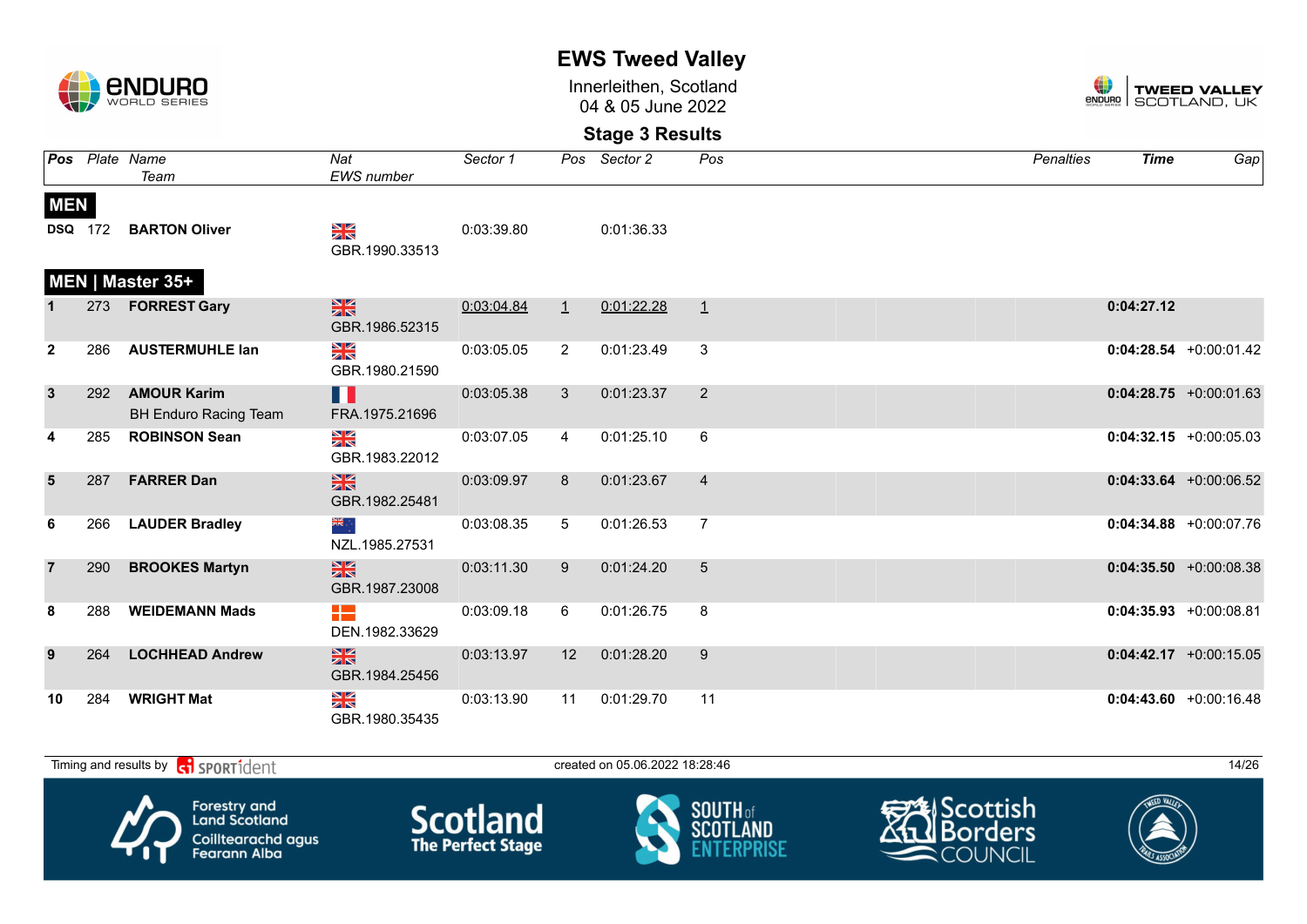

Innerleithen, Scotland 04 & 05 June 2022



**Stage 3 Results**

|    |     | <b>Pos</b> Plate Name<br>Team                                                                                         | Nat<br><b>EWS</b> number        | Sector 1   |                | Pos Sector 2                   | Pos                                                                                                                                                                                                                                  | <b>Penalties</b> | <b>Time</b>              | Gap                       |
|----|-----|-----------------------------------------------------------------------------------------------------------------------|---------------------------------|------------|----------------|--------------------------------|--------------------------------------------------------------------------------------------------------------------------------------------------------------------------------------------------------------------------------------|------------------|--------------------------|---------------------------|
|    |     | MEN   Master 35+                                                                                                      |                                 |            |                |                                |                                                                                                                                                                                                                                      |                  |                          |                           |
| 11 |     | 282 LITTLE Liam                                                                                                       | $\frac{N}{N}$<br>GBR.1985.21621 | 0:03:13.75 | 10             | 0:01:29.98                     | 13                                                                                                                                                                                                                                   |                  |                          | $0:04:43.73 + 0:00:16.61$ |
| 12 | 274 | <b>JOHNSEN Espen</b>                                                                                                  | ╬<br>NOR.1980.22840             | 0:03:14.65 | 13             | 0:01:29.69                     | 10                                                                                                                                                                                                                                   |                  |                          | $0:04:44.34$ +0:00:17.22  |
| 13 | 270 | <b>HUGHES James</b>                                                                                                   | $\frac{N}{N}$<br>GBR.1979.25577 | 0:03:09.36 | $\overline{7}$ | 0:01:35.14                     | 25                                                                                                                                                                                                                                   |                  |                          | $0:04:44.50 + 0:00:17.38$ |
| 14 | 265 | <b>STEWART Neil</b>                                                                                                   | XK<br>GBR.1984.36919            | 0:03:16.85 | 15             | 0:01:29.70                     | 11                                                                                                                                                                                                                                   |                  |                          | $0:04:46.55$ +0:00:19.43  |
| 15 | 289 | <b>SCOTT Darren</b>                                                                                                   | $\frac{N}{N}$<br>GBR.1971.22334 | 0:03:17.87 | 16             | 0:01:32.10                     | 16                                                                                                                                                                                                                                   |                  |                          | $0:04:49.97$ +0:00:22.85  |
| 16 | 272 | <b>MORO Thomas</b>                                                                                                    | XK<br>GBR.1985.37891            | 0:03:16.53 | 14             | 0:01:33.82                     | 21                                                                                                                                                                                                                                   |                  |                          | $0:04:50.35 +0:00:23.23$  |
| 17 | 269 | <b>JONES Sion</b>                                                                                                     | $\frac{N}{N}$<br>GBR.1976.23430 | 0:03:20.83 | 20             | 0:01:30.43                     | 14                                                                                                                                                                                                                                   |                  |                          | $0:04:51.26 + 0:00:24.14$ |
| 18 | 300 | <b>CARREZ Cedric</b><br>Lapierre Zipp Collective                                                                      | FRA.1978.23588                  | 0:03:20.72 | 19             | 0:01:32.48                     | 18                                                                                                                                                                                                                                   |                  |                          | $0:04:53.20 +0:00:26.08$  |
| 19 | 281 | <b>CIZINSKY Milan</b>                                                                                                 | CZE.1974.22018                  | 0:03:20.19 | 18             | 0:01:33.65                     | 20                                                                                                                                                                                                                                   |                  |                          | $0:04:53.84 + 0:00:26.72$ |
| 20 |     | 283 O BRIEN Glyn                                                                                                      | IRL.1977.22983                  | 0:03:20.05 | 17             | 0:01:34.92                     | 24                                                                                                                                                                                                                                   |                  |                          | $0:04:54.97$ +0:00:27.85  |
| 21 | 271 | <b>MCNEIL John</b>                                                                                                    | $\frac{N}{N}$<br>GBR.1969.21394 | 0:03:21.85 | 21             | 0:01:33.43                     | 19                                                                                                                                                                                                                                   |                  |                          | $0:04:55.28$ +0:00:28.16  |
| 22 | 276 | <b>KARB Ingo</b>                                                                                                      | GER.1973.27505                  | 0:03:25.62 | 25             | 0:01:31.67                     | 15                                                                                                                                                                                                                                   |                  |                          | $0:04:57.29$ +0:00:30.17  |
|    |     | Timing and results by contrident                                                                                      |                                 |            |                | created on 05.06.2022 18:28:46 |                                                                                                                                                                                                                                      |                  |                          | 15/26                     |
|    |     | <b>A</b> show the state of the state of the state of the state of the state of the state of the state of the state of |                                 |            |                |                                | <b>Contract Contract Contract Contract Contract Contract Contract Contract Contract Contract Contract Contract Contract Contract Contract Contract Contract Contract Contract Contract Contract Contract Contract Contract Contr</b> | $\frac{1}{2}$    | $T = \sqrt{\frac{1}{2}}$ |                           |









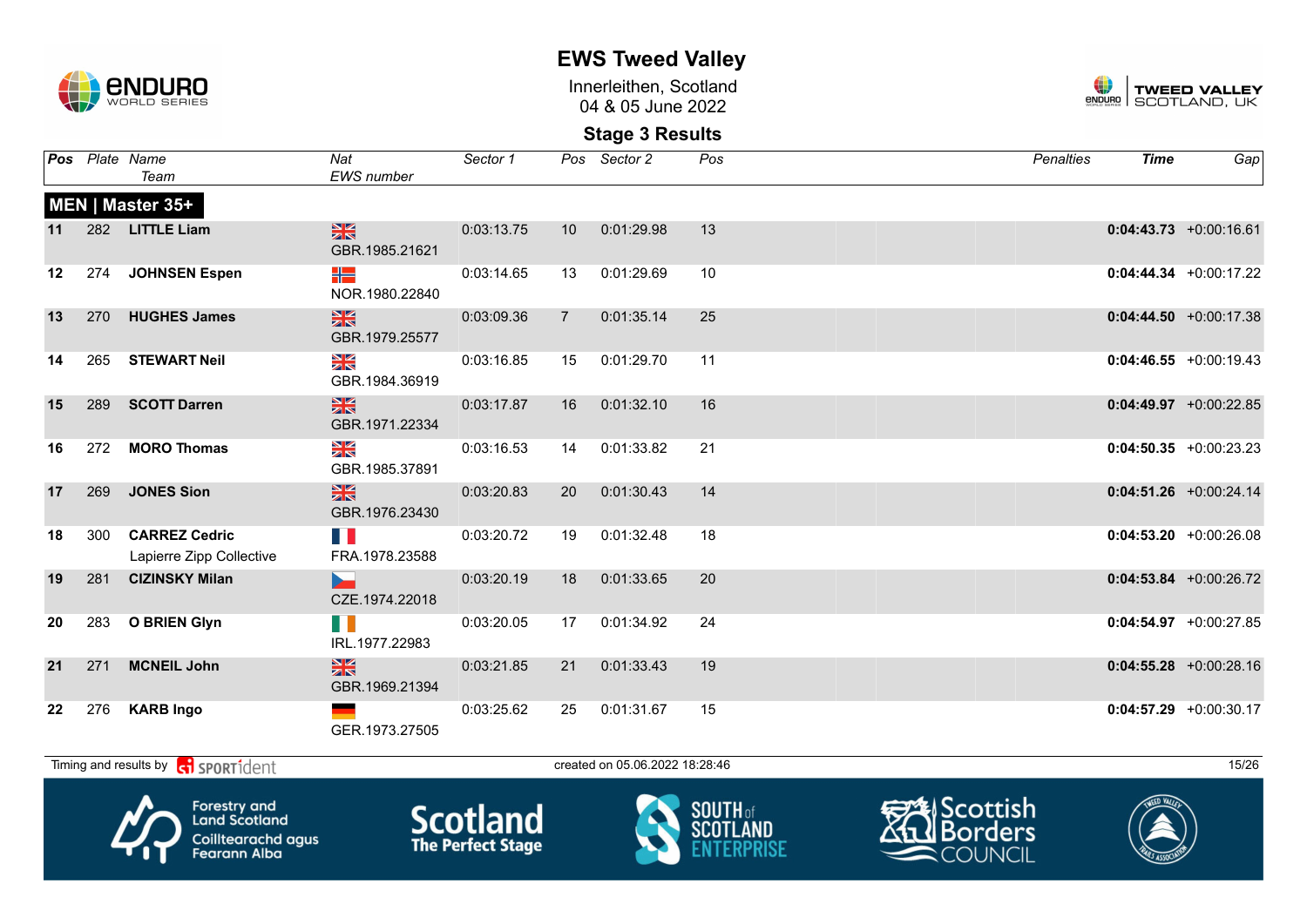

Innerleithen, Scotland 04 & 05 June 2022



|    |     | <b>Pos</b> Plate Name<br>Team                   | Nat<br><b>EWS</b> number                                    | Sector 1   |    | Pos Sector 2  | Pos | Penalties | <b>Time</b> | Gap                       |
|----|-----|-------------------------------------------------|-------------------------------------------------------------|------------|----|---------------|-----|-----------|-------------|---------------------------|
|    |     | MEN   Master 35+                                |                                                             |            |    |               |     |           |             |                           |
| 23 | 278 | <b>BERNARD Guillaume</b>                        | П<br>FRA.1983.22861                                         | 0:03:23.78 |    | 22 0:01:34.02 | 22  |           |             | $0:04:57.80 + 0:00:30.68$ |
| 24 |     | 279 CALVEZ Mathieu<br>Hotlines Nukeproof Racing | n a<br>FRA.1986.22152                                       | 0:03:25.45 | 24 | 0:01:36.57    | 28  |           |             | $0:05:02.02$ +0:00:34.90  |
| 25 |     | 268 LAWWILL Joe                                 | <u>se</u><br>USA.1970.24749                                 | 0:03:25.44 | 23 | 0:01:37.56    | 30  |           |             | $0:05:03.00 + 0:00:35.88$ |
| 26 | 260 | <b>EICHINGER Christoph</b>                      | GER.1980.39926                                              | 0:03:28.07 | 26 | 0:01:35.97    | 27  |           |             | $0:05:04.04$ +0:00:36.92  |
| 27 | 259 | <b>BERG FRIDTJOFSSON</b><br>Helgi               | H2  <br>ISL.1979.26131                                      | 0:03:31.17 |    | 27 0:01:34.30 | 23  |           |             | $0:05:05.47 + 0:00:38.35$ |
| 28 | 280 | <b>WARD Joe</b>                                 | HD N<br>IRL.1971.22541                                      | 0:03:33.80 | 31 | 0:01:32.27    | 17  |           |             | $0:05:06.07$ +0:00:38.95  |
| 29 |     | 275 PAJMA Martin                                | <b>Service Service</b><br>CZE.1977.22282                    | 0:03:35.13 |    | 32 0:01:35.28 | 26  |           |             | $0:05:10.41 + 0:00:43.29$ |
| 30 |     | 261 ALCISTO Patrick                             | <u>as a</u><br>USA.1981.38277                               | 0:03:32.70 | 28 | 0:01:38.65    | 31  |           |             | $0:05:11.35 + 0:00:44.23$ |
| 31 | 267 | <b>BLACKMORE Chris</b>                          | $\frac{N}{N}$<br>GBR.1975.35374                             | 0:03:33.65 | 29 | 0:01:38.69    | 32  |           |             | $0:05:12.34 +0:00:45.22$  |
| 32 | 262 | <b>NABLO Brooks</b>                             | <u>an a</u><br>USA.1983.40195                               | 0:03:33.75 | 30 | 0:01:39.87    | 33  |           |             | $0:05:13.62 +0:00:46.50$  |
| 33 | 258 | <b>GRUBER Markus</b>                            | <b>2000 - 2000 - 2000 - 2000 - 2000 -</b><br>AUT.1984.22503 | 0:03:38.93 | 33 | 0:01:36.88    | 29  |           |             | $0:05:15.81 + 0:00:48.69$ |

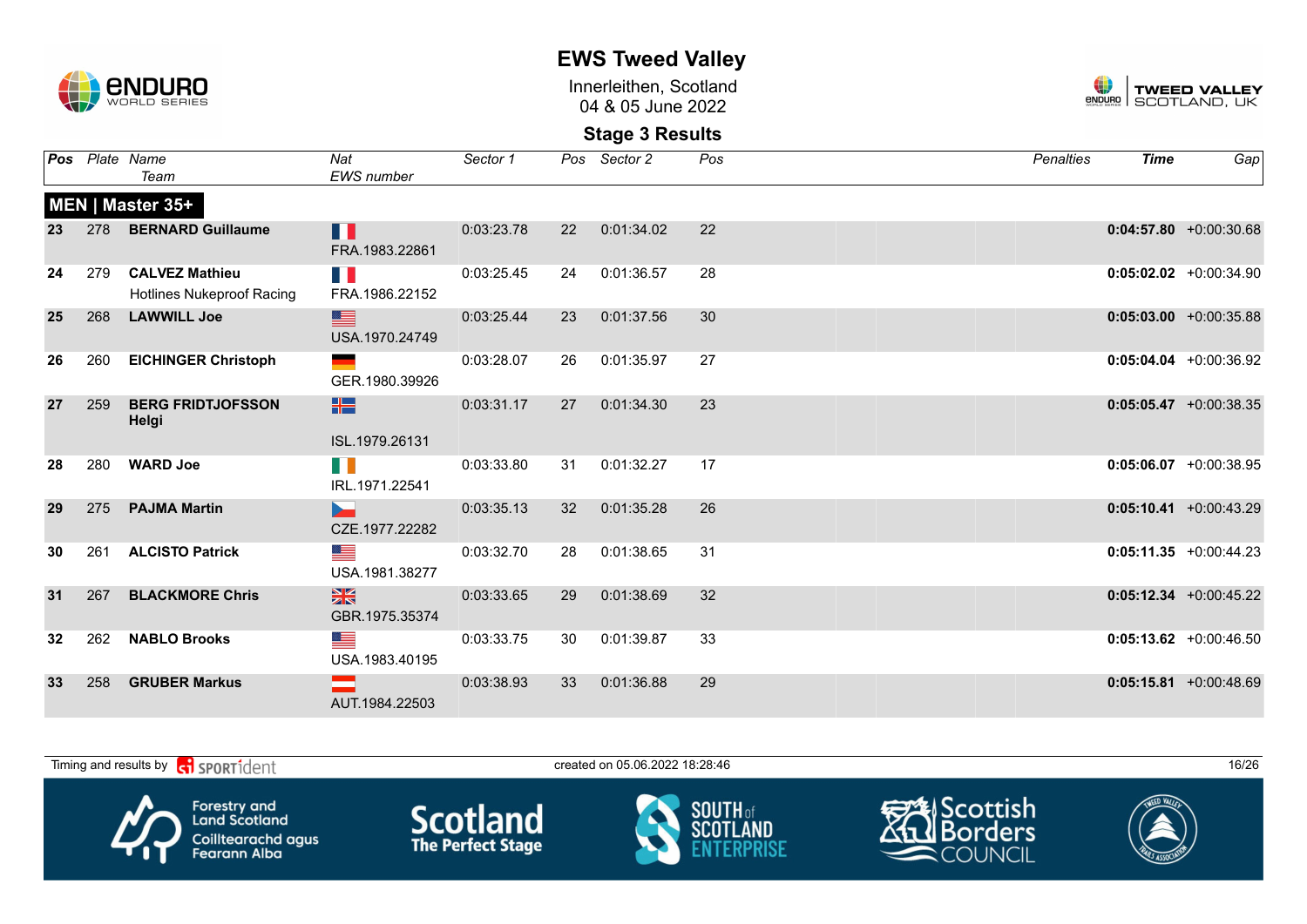

Innerleithen, Scotland 04 & 05 June 2022



|                |     | Pos Plate Name<br>Team                            | Nat<br><b>EWS</b> number                          | Sector 1   |                 | Pos Sector 2 | Pos            | <b>Penalties</b> | <b>Time</b> | Gap                       |
|----------------|-----|---------------------------------------------------|---------------------------------------------------|------------|-----------------|--------------|----------------|------------------|-------------|---------------------------|
|                |     | MEN   Master 35+                                  |                                                   |            |                 |              |                |                  |             |                           |
| 34             | 256 | <b>HUGHES David</b>                               | F D<br>IRL.1971.21814                             | 0:03:48.14 | 35              | 0:01:42.18   | 34             |                  |             | $0:05:30.32 +0:01:03.20$  |
| 35             | 277 | <b>DAUMAS Eric</b>                                | H<br>FRA.1968.22075                               | 0:03:47.28 | 34              | 0:01:44.30   | 35             |                  |             | $0:05:31.58$ +0:01:04.46  |
| 36             | 257 | <b>CALAM Jeff</b>                                 | $\frac{\mathbf{N}}{\mathbf{N}}$<br>GBR.1978.22741 | 0:04:02.09 | 36              | 0:01:50.81   | 36             |                  |             | $0:05:52.90 +0:01:25.78$  |
|                |     | MEN   Under 21                                    |                                                   |            |                 |              |                |                  |             |                           |
|                | 255 | <b>MEIER-SMITH Luke</b><br>Propain Factory Enduro | 米<br>AUS.2002.25147                               | 0:02:47.05 | $\perp$         | 0:01:14.55   | $\mathbf{1}$   | 0:04:01.60       |             |                           |
| $\mathbf{2}$   | 242 | <b>SHERLOCK Seth</b>                              | $\blacktriangleright$<br>CAN.2002.40432           | 0:02:50.60 | $\overline{2}$  | 0:01:16.25   | $\overline{2}$ |                  |             | $0:04:06.85$ +0:00:05.25  |
| $\mathbf{3}$   | 244 | <b>MEIER SMITH Remy</b><br>Propain Factory Enduro | 米<br>AUS.2004.40508                               | 0:02:52.57 | $\overline{4}$  | 0:01:17.20   | 3              |                  |             | $0:04:09.77$ +0:00:08.17  |
| 4              | 241 | <b>BRODIE William</b>                             | $\frac{N}{N}$<br>GBR.2004.37689                   | 0:02:51.70 | 3               | 0:01:20.10   | 9              |                  |             | $0:04:11.80 + 0:00:10.20$ |
| $5\phantom{1}$ | 246 | <b>RANDELL Jayden</b>                             | $\frac{N}{N}$<br>GBR.2003.27895                   | 0:02:53.23 | $5\phantom{.0}$ | 0:01:19.90   | $\overline{7}$ |                  |             | $0:04:13.13 + 0:00:11.53$ |
| 6              | 226 | <b>GILCHRIST Ryan</b>                             | ्हें<br>AUS.2002.36859                            | 0:02:56.39 | $\overline{7}$  | 0:01:17.68   | 4              |                  |             | $0:04:14.07$ +0:00:12.47  |
|                | 250 | <b>HANCOCK Emmett</b>                             | M<br>CAN.2002.37051                               | 0:02:55.33 | $6^{\circ}$     | 0:01:20.47   | 11             |                  |             | $0:04:15.80 + 0:00:14.20$ |
| 8              | 252 | <b>PIERCY Jack</b><br>Commencal Les Orres Team    | NK<br>ZK<br>GBR.2004.36927                        | 0:02:57.61 | 8               | 0:01:19.38   | 5              |                  |             | $0:04:16.99 + 0:00:15.39$ |

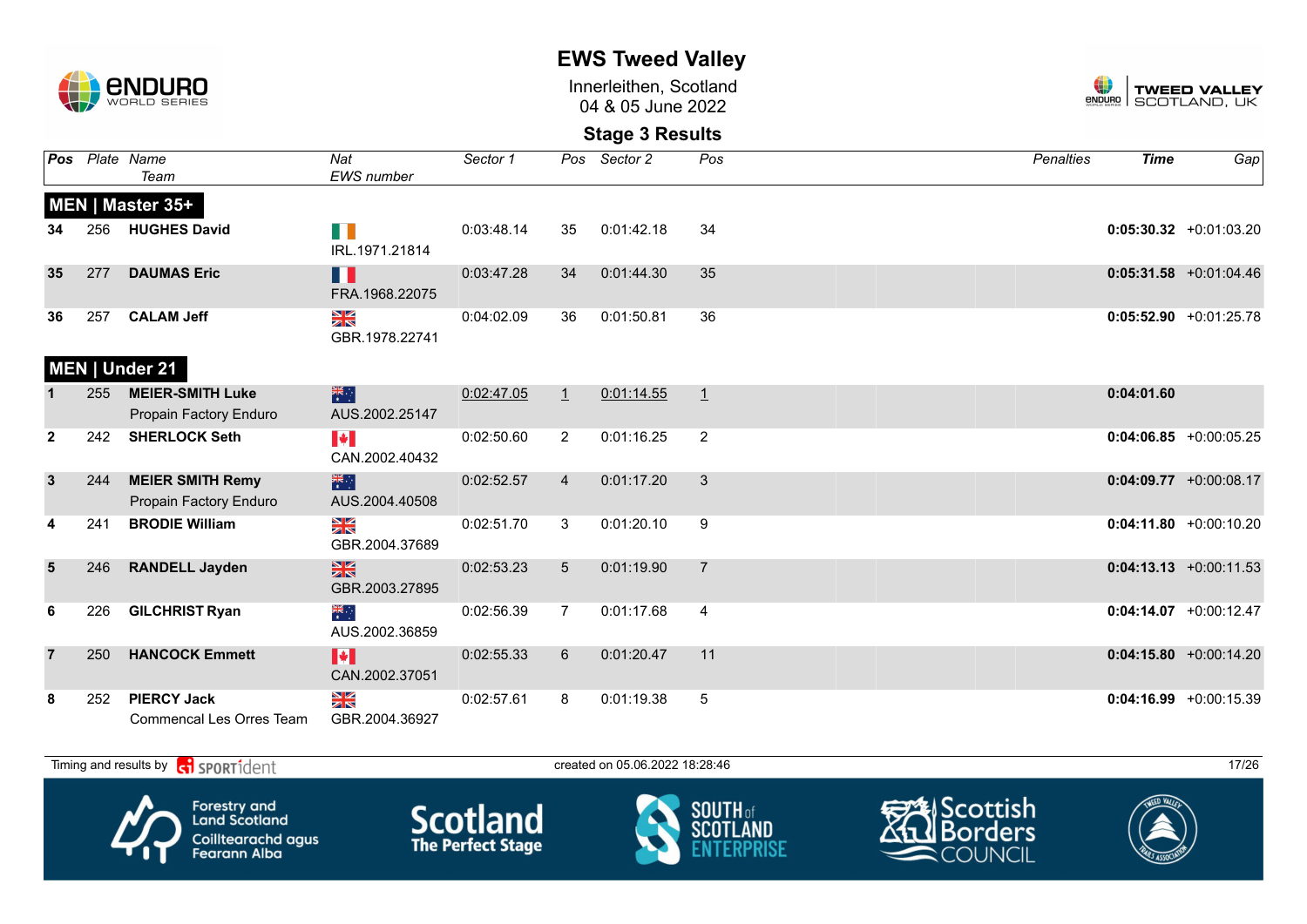

Innerleithen, Scotland 04 & 05 June 2022



| Pos |     | Plate Name<br>Team                                                                | Nat<br>EWS number                       | Sector 1                                    | Pos | Sector 2                       | Pos             | Penalties                                                 | <b>Time</b> | Gap                       |
|-----|-----|-----------------------------------------------------------------------------------|-----------------------------------------|---------------------------------------------|-----|--------------------------------|-----------------|-----------------------------------------------------------|-------------|---------------------------|
|     |     | MEN   Under 21                                                                    |                                         |                                             |     |                                |                 |                                                           |             |                           |
|     | 225 | <b>CREWTHER Matt</b>                                                              | $\frac{N}{N}$<br>GBR.2002.31956         | 0:02:57.74                                  | 9   | 0:01:20.00                     | 8               |                                                           |             | $0:04:17.74 +0:00:16.14$  |
| 10  | 248 | <b>HELLY Johnathan</b>                                                            | $\blacktriangleright$<br>CAN.2003.27147 | 0:02:59.67                                  | 13  | 0:01:19.38                     | $5\phantom{.0}$ |                                                           |             | $0:04:19.05$ +0:00:17.45  |
| 11  |     | 238 SCHEELE William                                                               | ₩<br>NOR.2003.33415                     | 0:02:58.03                                  | 10  | 0:01:21.69                     | 18              |                                                           |             | $0:04:19.72 + 0:00:18.12$ |
| 12  | 219 | <b>FAIRBROTHER Matthew</b>                                                        | ्रें≋<br>NZL.2004.35439                 | 0:02:58.62                                  | 11  | 0:01:21.30                     | 16              |                                                           |             | $0:04:19.92$ +0:00:18.32  |
| 13  | 251 | <b>BERTINI Lisandru</b><br>Lapierre Zipp Collective                               | Ш<br>FRA.2004.36198                     | 0:03:00.33                                  | 15  | 0:01:20.42                     | 10              |                                                           |             | $0:04:20.75$ +0:00:19.15  |
| 14  | 227 | <b>ESCHLER Lasse</b>                                                              | GER.2005.37539                          | 0:03:00.18                                  | 14  | 0:01:20.98                     | 14              |                                                           |             | $0:04:21.16 + 0:00:19.56$ |
| 15  | 215 | <b>WAYMAN Alex</b>                                                                | 米心<br>NZL.2004.35117                    | 0:03:00.77                                  | 18  | 0:01:20.63                     | 12              |                                                           |             | $0:04:21.40 +0:00:19.80$  |
| 16  | 221 | <b>CLEMENT Liam</b>                                                               | $\frac{N}{N}$<br>GBR.2004.37661         | 0:02:59.10                                  | 12  | 0:01:22.83                     | 27              |                                                           |             | $0:04:21.93$ +0:00:20.33  |
| 17  | 216 | <b>JOHNSTON Guy</b>                                                               | <b>SIR</b><br>NZL.2003.50550            | 0:03:01.15                                  | 19  | 0:01:20.98                     | 14              |                                                           |             | $0:04:22.13 + 0:00:20.53$ |
| 18  | 222 | <b>WHITE Ronan</b>                                                                | $\frac{N}{N}$<br>GBR.2002.36972         | 0:03:00.48                                  | 16  | 0:01:21.90                     | 21              |                                                           |             | $0:04:22.38$ +0:00:20.78  |
| 19  | 243 | <b>REIS Nuno</b>                                                                  | POR.2003.36760                          | 0:03:00.57                                  | 17  | 0:01:21.93                     | 22              |                                                           |             | $0:04:22.50$ +0:00:20.90  |
| 20  | 234 | <b>LESQUIR Tom</b><br>Hotlines Nukeproof Racing                                   | M.<br>FRA.2003.36215                    | 0:03:01.52                                  | 21  | 0:01:21.75                     | 19              |                                                           |             | $0:04:23.27 +0:00:21.67$  |
|     |     | Timing and results by ci sport ident                                              |                                         |                                             |     | created on 05.06.2022 18:28:46 |                 |                                                           |             | 18/26                     |
|     |     | Forestry and<br><b>Land Scotland</b><br>Coilltearachd agus<br><b>Fearann Alba</b> |                                         | <b>Scotland</b><br><b>The Perfect Stage</b> |     |                                | <b>SOUTH of</b> | <b>类IScottish</b><br><u>l</u> l Borders<br><b>COUNCIL</b> |             |                           |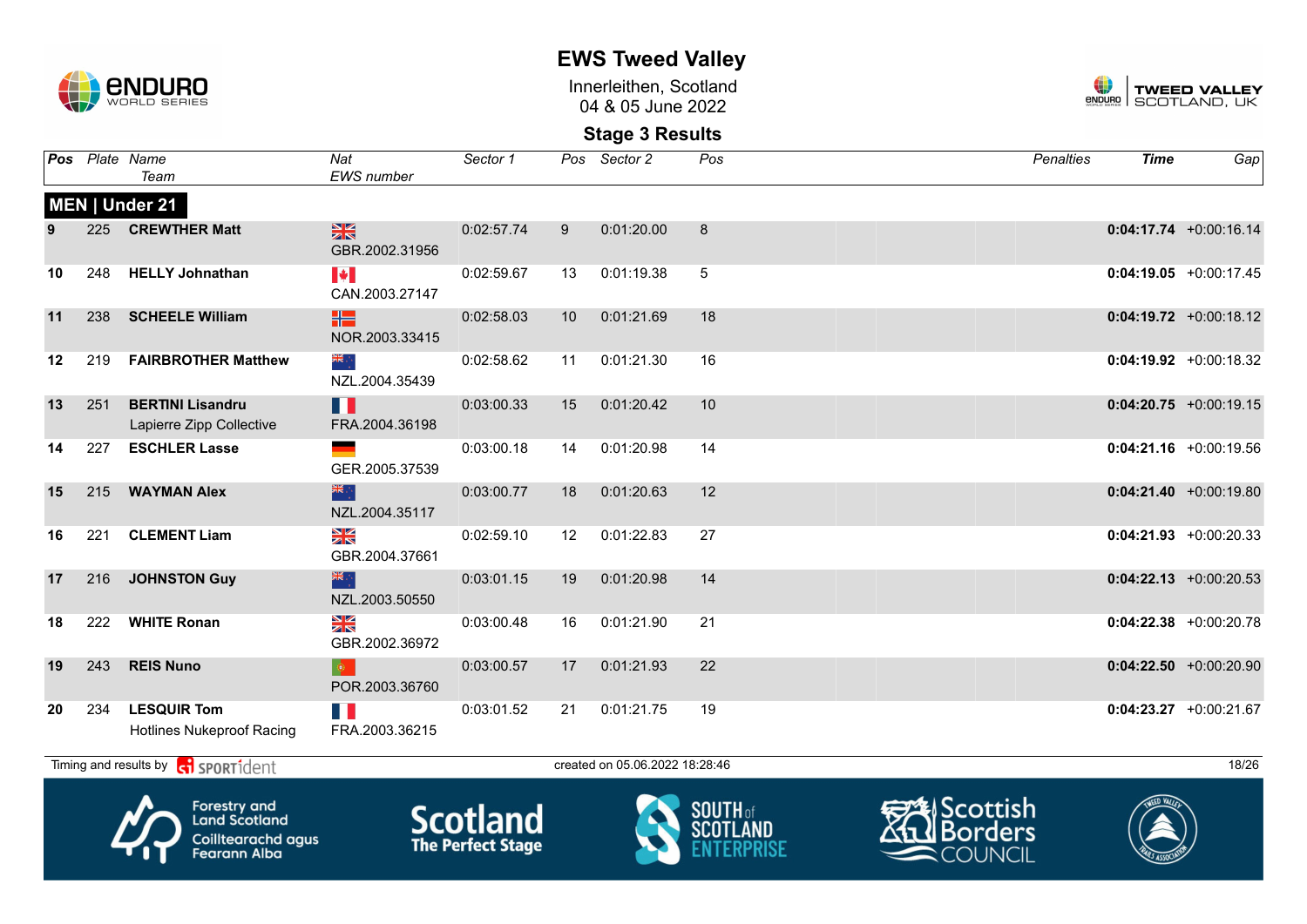

Innerleithen, Scotland 04 & 05 June 2022



### **Stage 3 Results**

|    |     | Pos Plate Name<br>Team                             | Nat<br><b>EWS</b> number               | Sector 1   |                 | Pos Sector 2                   | Pos | Penalties | <b>Time</b> | Gap                       |
|----|-----|----------------------------------------------------|----------------------------------------|------------|-----------------|--------------------------------|-----|-----------|-------------|---------------------------|
|    |     | MEN   Under 21                                     |                                        |            |                 |                                |     |           |             |                           |
| 21 |     | 223 HARROP Zack                                    | 黑<br>GBR.2003.30354                    | 0:03:01.50 | 20              | 0:01:21.98                     | 23  |           |             | $0:04:23.48$ +0:00:21.88  |
| 22 | 233 | <b>PEREZ Enzo</b><br><b>Tribe Pyrenees Gravity</b> | n n<br>FRA.2004.38362                  | 0:03:03.20 | 23              | 0:01:20.87                     | 13  |           |             | $0:04:24.07$ +0:00:22.47  |
| 23 | 214 | <b>BARTLETT Jamie</b>                              | 米亭<br>NZL.2002.29529                   | 0:03:02.35 | <b>22</b>       | 0:01:21.75                     | 19  |           |             | $0:04:24.10 + 0:00:22.50$ |
| 24 | 232 | <b>KAUX Marin</b><br><b>Tribe Pyrenees Gravity</b> | $\mathbb{R}^n$<br>FRA.2002.30383       | 0:03:03.69 | 24              | 0:01:22.50                     | 26  |           |             | $0:04:26.19 + 0:00:24.59$ |
| 25 | 237 | <b>COPE Daniel</b>                                 | $\frac{N}{N}$<br>GBR.2003.36534        | 0:03:04.28 | 26              | 0:01:22.10                     | 24  |           |             | $0:04:26.38$ +0:00:24.78  |
| 26 | 235 | <b>HEINE Geraud</b>                                | H<br>BEL.2004.25833                    | 0:03:05.04 | 27              | 0:01:22.43                     | 25  |           |             | $0:04:27.47 +0:00:25.87$  |
| 27 | 253 | <b>RYYNANEN Tarmo</b>                              | ۰<br>FIN.2002.31950                    | 0:03:04.10 | 25              | 0:01:23.60                     | 29  |           |             | $0:04:27.70 + 0:00:26.10$ |
| 28 | 231 | <b>FUCHS Peter</b>                                 | GER.2002.33379                         | 0:03:06.85 | 33              | 0:01:21.48                     | 17  |           |             | $0:04:28.33 + 0:00:26.73$ |
| 29 | 240 | <b>SNOW Jakob</b>                                  | ▇<br>USA.2003.24674                    | 0:03:06.45 | 31              | 0:01:23.73                     | 30  |           |             | $0:04:30.18$ +0:00:28.58  |
| 30 | 230 | <b>GOWEIL Jonas</b><br><b>Cube Action Team</b>     | AUT.2002.36734                         | 0:03:06.16 | 30              | 0:01:24.97                     | 33  |           |             | $0:04:31.13 + 0:00:29.53$ |
| 31 | 217 | <b>HUTMAN Omer</b>                                 | $\frac{1}{\sqrt{2}}$<br>ISR.2004.40015 | 0:03:06.76 | 32 <sup>2</sup> | 0:01:24.57                     | 31  |           |             | $0:04:31.33 + 0:00:29.73$ |
| 32 | 249 | <b>VERNHET Axel</b>                                | n p<br>FRA.2002.34183                  | 0:03:06.93 | 34              | 0:01:24.83                     | 32  |           |             | $0:04:31.76$ +0:00:30.16  |
|    |     | Timing and results by <b>contains and results</b>  |                                        |            |                 | created on 05.06.2022 18:28:46 |     |           |             | 19/26                     |









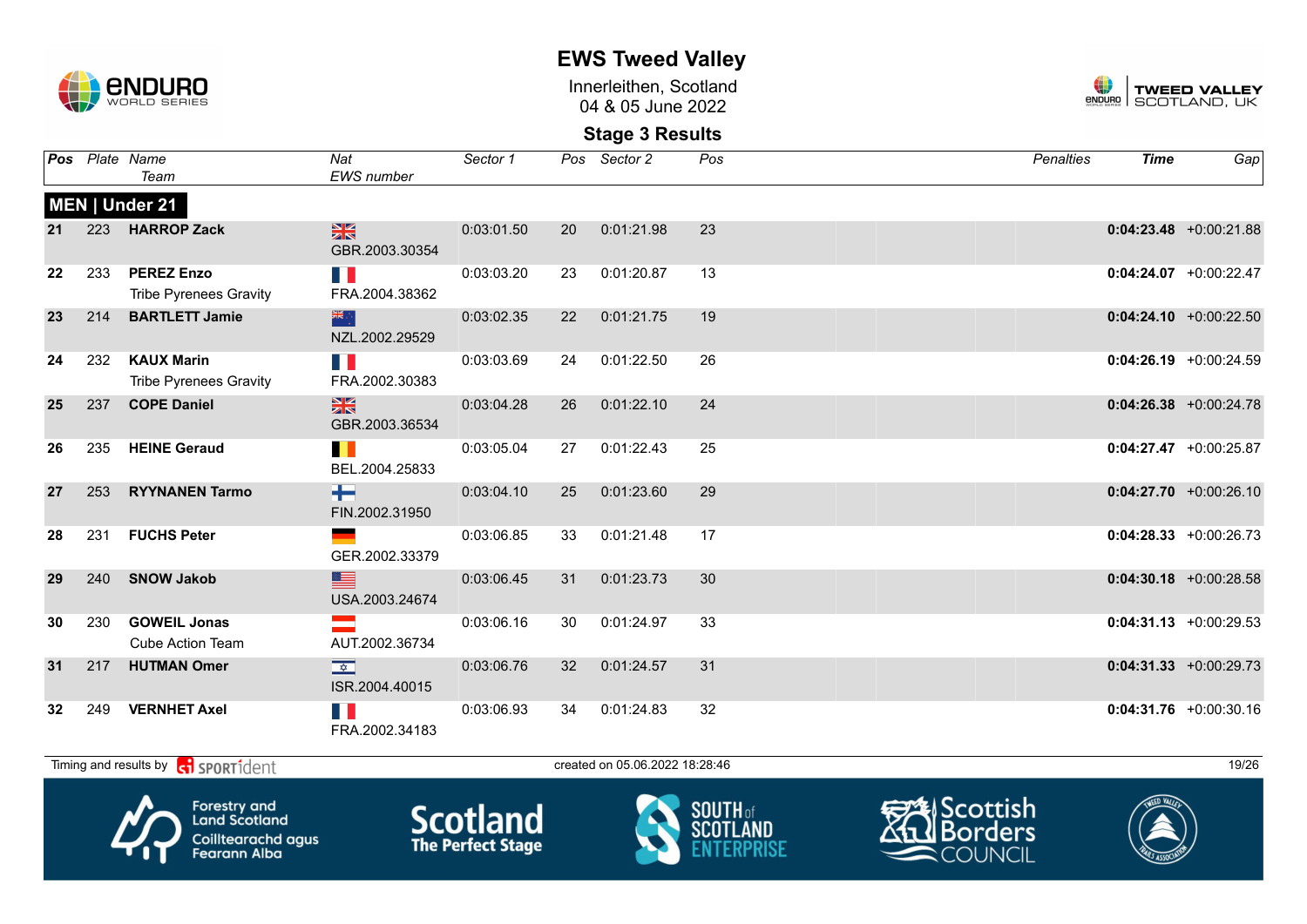

Innerleithen, Scotland 04 & 05 June 2022



**Stage 3 Results**

| Pos |     | Plate Name<br>Team                                       | Nat<br><b>EWS</b> number               | Sector 1   |    | Pos Sector 2                   | Pos |                      | <b>Penalties</b> | <b>Time</b>     | Gap                       |
|-----|-----|----------------------------------------------------------|----------------------------------------|------------|----|--------------------------------|-----|----------------------|------------------|-----------------|---------------------------|
|     |     | MEN   Under 21                                           |                                        |            |    |                                |     |                      |                  |                 |                           |
| 33  | 236 | <b>FOURCADE Luca</b><br><b>Tribe Pyrenees Gravity</b>    | Ш<br>FRA.2003.35944                    | 0:03:05.23 | 29 | 0:01:27.60                     | 40  |                      |                  |                 | $0:04:32.83 + 0:00:31.23$ |
| 34  | 312 | <b>ROUKENS Alexis</b>                                    | Ш<br>BEL.2002.36129                    | 0:03:07.71 | 35 | 0:01:25.19                     | 34  |                      |                  |                 | $0:04:32.90 +0:00:31.30$  |
| 35  | 220 | <b>BROWN Lewis</b>                                       | $\frac{2}{3}$<br>GBR.2002.37821        | 0:03:10.58 | 36 | 0:01:22.88                     | 28  |                      |                  |                 | $0:04:33.46 + 0:00:31.86$ |
| 36  | 228 | <b>BUENGEN Lars Henrik</b><br>Swiss Enduro Team by Giant | $\ddot{\phantom{1}}$<br>SUI.2005.27225 | 0:03:11.04 | 37 | 0:01:25.33                     | 36  |                      |                  |                 | $0:04:36.37 +0:00:34.77$  |
| 37  | 212 | <b>FORBES Lachie</b>                                     | 米<br>AUS.2003.36655                    | 0:03:12.45 | 39 | 0:01:25.82                     | 37  |                      |                  |                 | $0:04:38.27 +0:00:36.67$  |
| 38  | 208 | <b>JOHNSSON Olle</b>                                     | ┿<br>SWE.2004.39449                    | 0:03:12.88 | 40 | 0:01:27.67                     | 41  |                      |                  |                 | $0:04:40.55$ +0:00:38.95  |
| 39  | 229 | <b>SCHLEICHER Valentin</b><br><b>RDN Racing</b>          | GER.2002.26946                         | 0:03:13.85 | 42 | 0:01:26.75                     | 38  |                      |                  |                 | $0:04:40.60$ +0:00:39.00  |
| 40  | 213 | <b>WICKLUND Jackson</b>                                  | ▀<br>USA.2005.39414                    | 0:03:15.36 | 43 | 0:01:25.32                     | 35  |                      |                  |                 | $0:04:40.68$ +0:00:39.08  |
| 41  | 209 | <b>GREEN Lachlan</b>                                     | 米<br>AUS.2002.36954                    | 0:03:13.83 | 41 | 0:01:27.43                     | 39  |                      |                  |                 | $0:04:41.26 + 0:00:39.66$ |
| 42  | 224 | <b>WILSON Ben</b>                                        | H II<br>IRL.2002.36239                 | 0:03:11.33 | 38 | 0:01:31.40                     | 43  |                      |                  |                 | $0:04:42.73$ +0:00:41.13  |
| 43  | 210 | <b>JONSON Noa</b>                                        | 22<br>SWE.2003.37674                   | 0:03:05.13 | 28 | 0:01:40.53                     | 44  |                      |                  |                 | $0:04:45.66$ +0:00:44.06  |
| 44  | 218 | <b>SHPANOF Elad</b>                                      | $\frac{1}{2}$<br>ISR.2005.40398        | 0:03:18.53 | 44 | 0:01:27.97                     | 42  |                      |                  |                 | $0:04:46.50 + 0:00:44.90$ |
|     |     | Timing and results by <b>c</b> i <b>SPORT1</b> dent      |                                        |            |    | created on 05.06.2022 18:28:46 |     |                      |                  |                 | 20/26                     |
|     |     | $\blacksquare$                                           |                                        |            |    | $\sim$                         |     | $\sim$ $\sim$ $\sim$ |                  | $\sqrt{2\pi m}$ |                           |









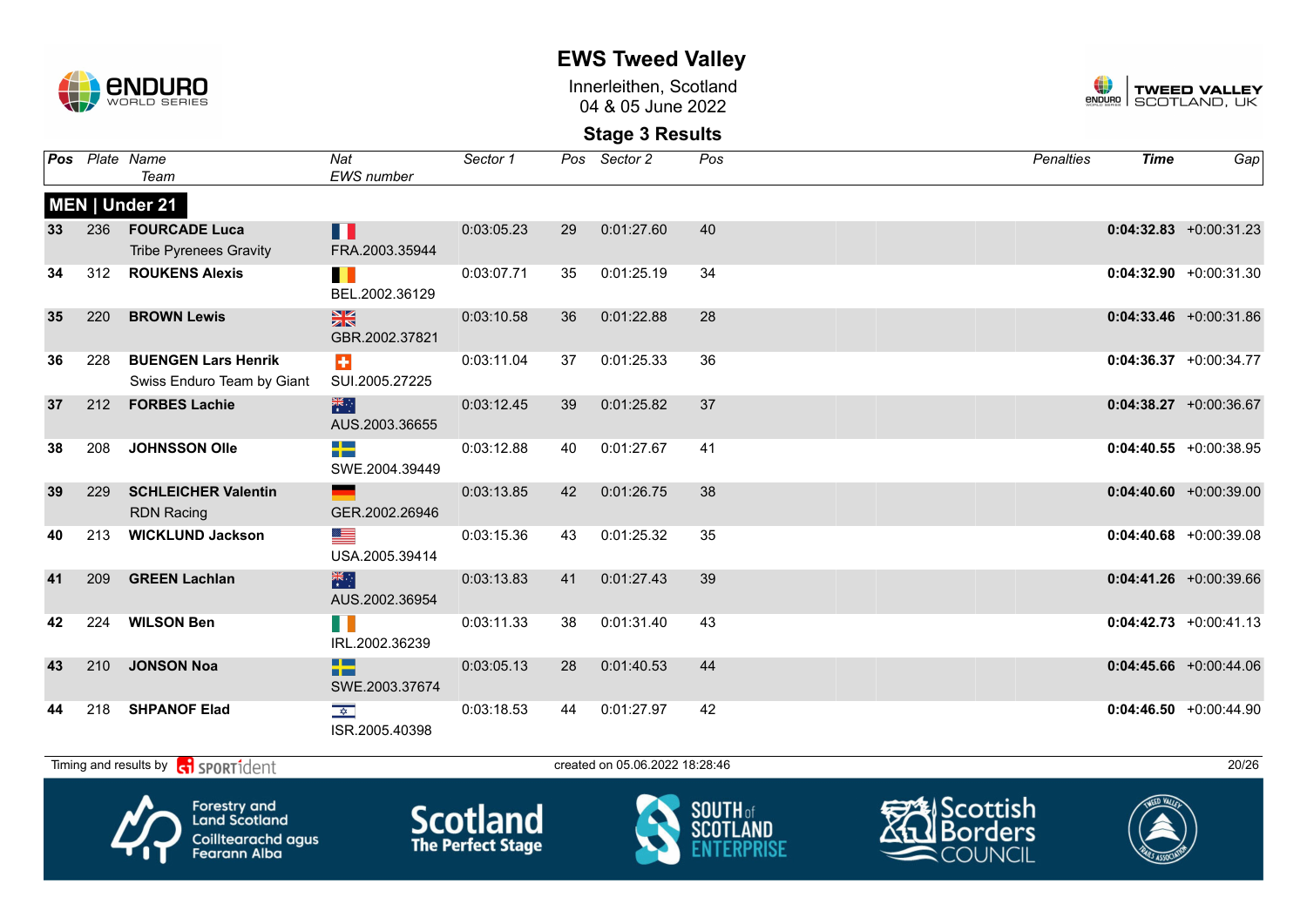

Innerleithen, Scotland 04 & 05 June 2022



| <b>Pos</b>     |                | Plate Name                         | Nat                   | Sector 1   | Pos            | Sector 2   | Pos            | <b>Penalties</b> | <b>Time</b> | Gap                       |
|----------------|----------------|------------------------------------|-----------------------|------------|----------------|------------|----------------|------------------|-------------|---------------------------|
|                |                | Team                               | <b>EWS</b> number     |            |                |            |                |                  |             |                           |
|                | <b>WOMEN</b>   |                                    |                       |            |                |            |                |                  |             |                           |
|                |                | <b>BARAONA Rebecca</b>             | $\frac{N}{N}$         | 0:03:08.54 | $\perp$        | 0:01:24.20 | $\mathbf{1}$   |                  | 0:04:32.74  |                           |
|                |                | Yeti / Fox Factory Team            | GBR.1993.21715        |            |                |            |                |                  |             |                           |
| $\mathbf{2}$   | 8              | <b>CONOLLY Ella</b>                | N<br>X                | 0:03:11.26 | 3              | 0:01:24.52 | 2              |                  |             | $0:04:35.78$ +0:00:03.04  |
|                |                | Cannondale Enduro                  | GBR.1998.21859        |            |                |            |                |                  |             |                           |
| $\mathbf{3}$   | 3              | <b>COURDURIER Isabeau</b>          | Ш                     | 0:03:10.67 | $\overline{2}$ | 0:01:25.95 | $\overline{7}$ |                  |             | $0:04:36.62 + 0:00:03.88$ |
|                |                | Lapierre Zipp Collective           | FRA.1994.21731        |            |                |            |                |                  |             |                           |
|                | 6              | <b>CHARLES Estelle</b>             | n ji                  | 0:03:14.18 | 5              | 0:01:25.63 | 5              |                  |             | $0:04:39.81$ +0:00:07.07  |
|                |                | Specialized Racing                 | FRA.1997.22205        |            |                |            |                |                  |             |                           |
| $5\phantom{1}$ | $\overline{2}$ | <b>CHARRE Morgane</b>              | H                     | 0:03:14.92 | $\overline{7}$ | 0:01:25.42 | 3              |                  |             | $0:04:40.34$ +0:00:07.60  |
|                |                | <b>Pivot Factory Racing</b>        | FRA.1990.21958        |            |                |            |                |                  |             |                           |
| 6              | 34             | <b>LANTHIER NADEAU</b><br>Andreane | $\blacktriangleright$ | 0:03:15.50 | 8              | 0:01:25.54 | $\overline{4}$ |                  |             | $0:04:41.04 + 0:00:08.30$ |
|                |                | Rocky Mountain Race Face           | CAN.1993.21609        |            |                |            |                |                  |             |                           |
| $\overline{7}$ | $\overline{4}$ | <b>HARNDEN Harriet</b>             | $\frac{N}{N}$         | 0:03:15.72 | 9              | 0:01:25.83 | 6              |                  |             | $0:04:41.55$ +0:00:08.81  |
|                |                | <b>Trek Factory Racing</b>         | GBR.2001.22819        |            |                |            |                |                  |             |                           |
| 8              | 177            | <b>STONE Jessica</b>               | XK                    | 0:03:13.91 | 4              | 0:01:27.97 | 11             |                  |             | $0:04:41.88$ +0:00:09.14  |
|                |                |                                    | GBR.1990.32154        |            |                |            |                |                  |             |                           |
| 9              | 183            | <b>HENDERSON Polly</b>             | $\frac{N}{N}$         | 0:03:14.50 | 6              | 0:01:27.98 | 12             |                  |             | $0:04:42.48$ +0:00:09.74  |
|                |                |                                    | GBR.2001.22368        |            |                |            |                |                  |             |                           |
| 10             | 176            | <b>TAYLOR Chloe</b>                | ≥k                    | 0:03:17.76 | 11             | 0:01:27.99 | 13             |                  |             | $0:04:45.75 + 0:00:13.01$ |
|                |                |                                    | GBR.1998.23462        |            |                |            |                |                  |             |                           |
| 11             | 33             | <b>MORRISON Rae</b>                | 米                     | 0:03:19.57 | 13             | 0:01:27.55 | 10             |                  |             | $0:04:47.12 +0:00:14.38$  |
|                |                | Liv Racing                         | NZL.1989.21630        |            |                |            |                |                  |             |                           |

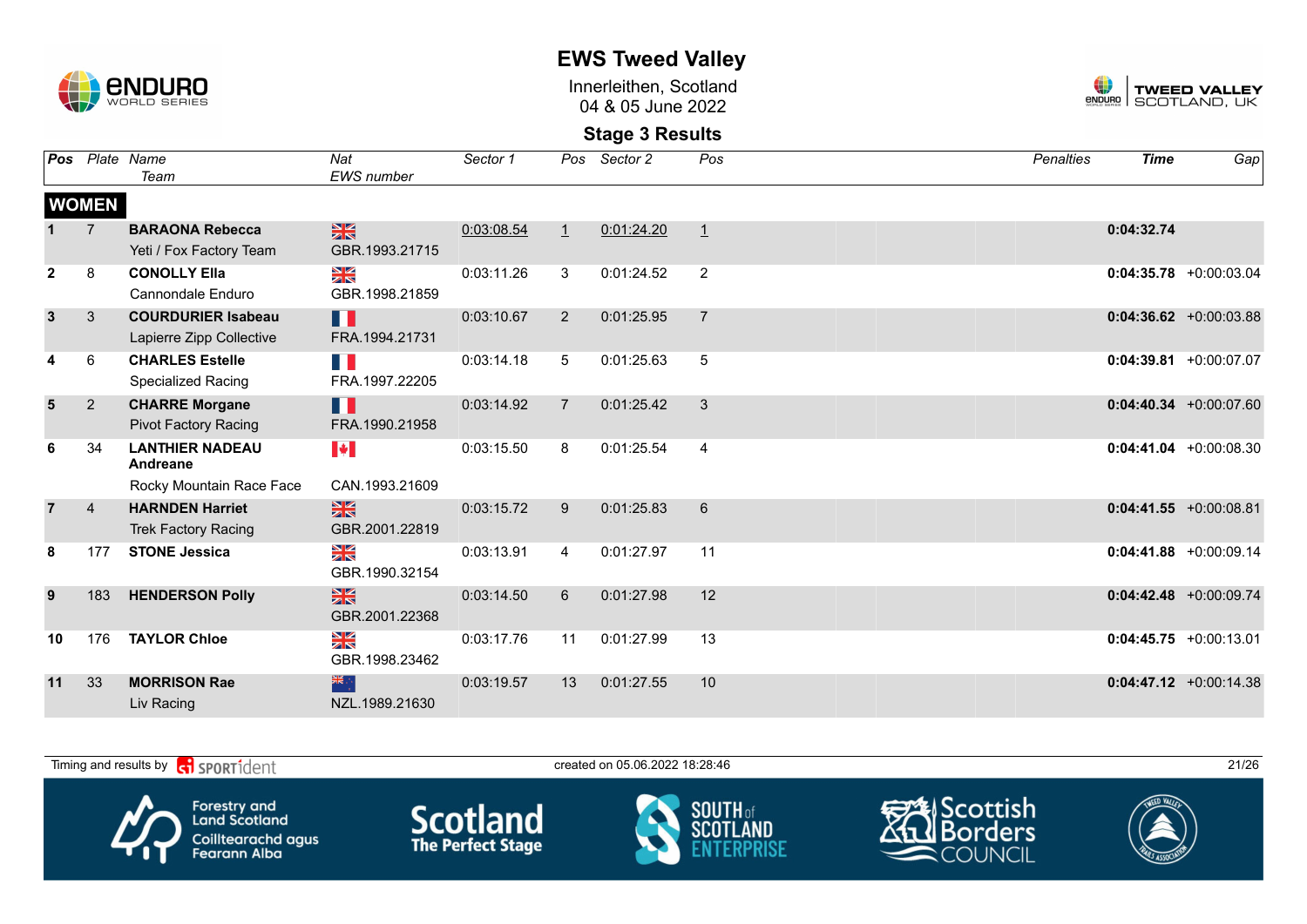

Innerleithen, Scotland 04 & 05 June 2022



| Pos |                 | Plate Name                              | Nat                      | Sector 1   | Pos | Sector 2   | Pos | <b>Penalties</b> | <b>Time</b> | Gap                       |
|-----|-----------------|-----------------------------------------|--------------------------|------------|-----|------------|-----|------------------|-------------|---------------------------|
|     |                 | Team                                    | <b>EWS</b> number        |            |     |            |     |                  |             |                           |
|     | <b>WOMEN</b>    |                                         |                          |            |     |            |     |                  |             |                           |
| 12  | 44              | <b>SCARSI Gloria</b>                    | H                        | 0:03:16.25 | 10  | 0:01:30.93 | 18  |                  |             | $0:04:47.18$ +0:00:14.44  |
|     |                 | Canyon CLLTV Dainese                    | ITA.2000.36425           |            |     |            |     |                  |             |                           |
| 13  | $5\overline{)}$ | <b>KOREM Noga</b>                       | $\frac{1}{\sqrt{2}}$     | 0:03:20.78 | 14  | 0:01:26.85 | 8   |                  |             | $0:04:47.63 + 0:00:14.89$ |
|     |                 | <b>GT Factory Racing</b>                | ISR.1991.21660           |            |     |            |     |                  |             |                           |
| 14  | 36              | <b>COOK Becky</b>                       | N<br>X                   | 0:03:18.62 | 12  | 0:01:30.85 | 16  |                  |             | $0:04:49.47 + 0:00:16.73$ |
|     |                 |                                         | GBR.1986.21664           |            |     |            |     |                  |             |                           |
| 15  | 43              | <b>FERGUSON Louise</b>                  | $\frac{N}{N}$            | 0:03:22.22 | 18  | 0:01:27.33 | 9   |                  |             | $0:04:49.55 + 0:00:16.81$ |
|     |                 | <b>Nukeproof SRAM Factory</b><br>Racing | GBR.1996.22180           |            |     |            |     |                  |             |                           |
| 16  | 10              | <b>RICHTER Raphaela</b>                 |                          | 0:03:22.02 | 17  | 0:01:29.01 | 14  |                  |             | $0:04:51.03 + 0:00:18.29$ |
|     |                 | Ibis Enduro Team                        | GER.1997.25746           |            |     |            |     |                  |             |                           |
| 17  | 41              | <b>BAUMANN Lisa</b>                     | Ð                        | 0:03:21.05 | 15  | 0:01:30.85 | 16  |                  |             | $0:04:51.90 + 0:00:19.16$ |
|     |                 | <b>Commencal Les Orres Team</b>         | SUI.2001.37332           |            |     |            |     |                  |             |                           |
| 18  | $\overline{1}$  | <b>PUGIN Melanie</b>                    | n K                      | 0:03:22.95 | 19  | 0:01:29.88 | 15  |                  |             | $0:04:52.83 + 0:00:20.09$ |
|     |                 | <b>BH Enduro Racing Team</b>            | FRA.1990.21693           |            |     |            |     |                  |             |                           |
| 19  | 9               | <b>WINTON Katy</b>                      | $\frac{N}{N}$            | 0:03:24.00 | 20  | 0:01:31.53 | 19  |                  |             | $0:04:55.53 + 0:00:22.79$ |
|     |                 | <b>GT Factory Racing</b>                | GBR.1993.21730           |            |     |            |     |                  |             |                           |
| 20  | 180             | <b>ELLECOSTA Nadine</b>                 | H I                      | 0:03:24.08 | 21  | 0:01:34.10 | 23  |                  |             | $0:04:58.18$ +0:00:25.44  |
|     |                 | Abetone FullOut Gravity                 | ITA.1999.25437           |            |     |            |     |                  |             |                           |
| 21  | 35              | <b>MILLER Miranda</b>                   | M<br>CAN.1990.21687      | 0:03:24.88 | 22  | 0:01:34.45 | 24  |                  |             | $0:04:59.33 + 0:00:26.59$ |
| 22  | 182             | <b>GILL Martha</b>                      | N<br>X<br>GBR.1997.22469 | 0:03:26.81 | 23  | 0:01:32.64 | 21  |                  |             | $0:04:59.45 + 0:00:26.71$ |

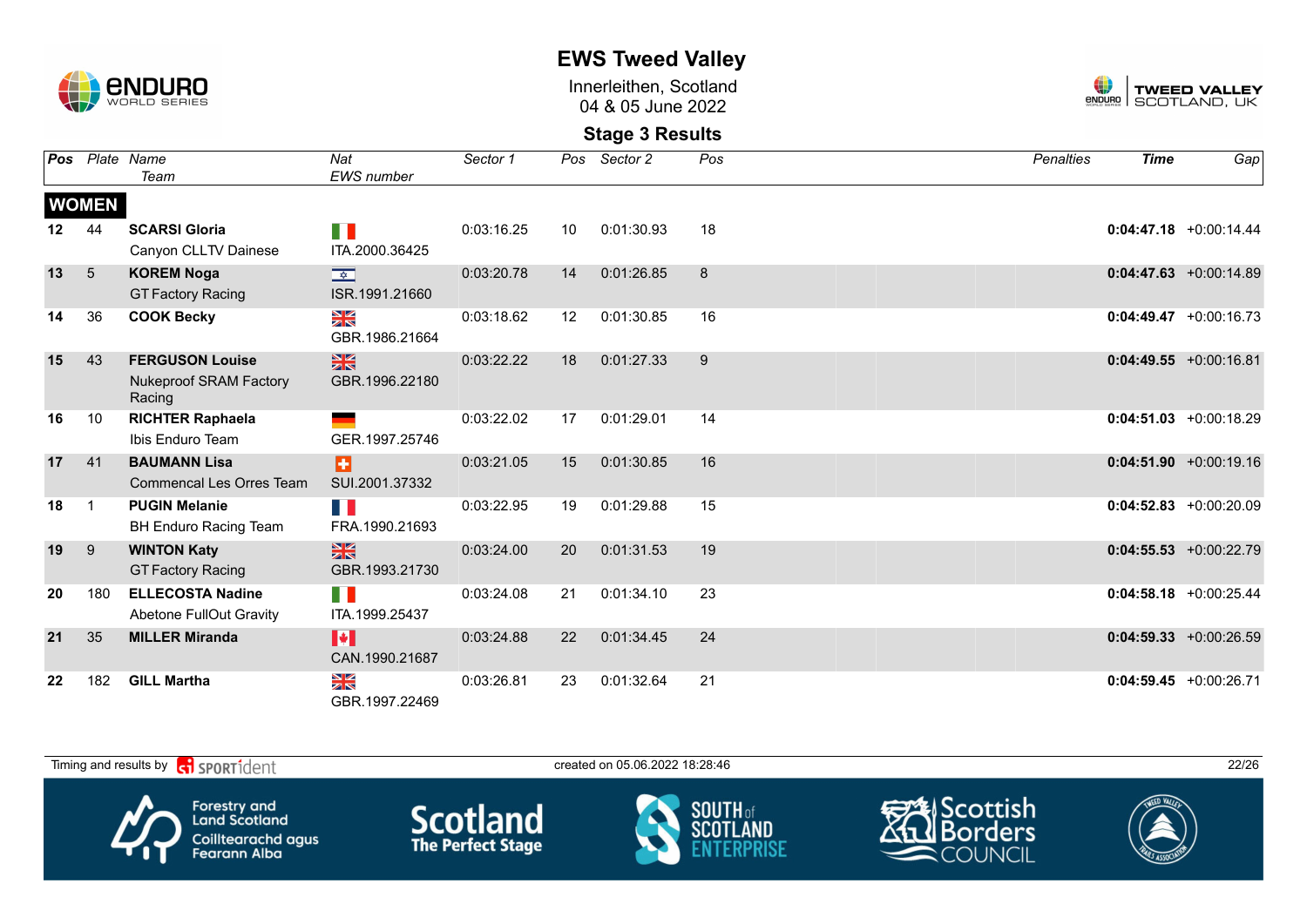

Innerleithen, Scotland 04 & 05 June 2022



### **Stage 3 Results**

|    |              | Pos Plate Name<br>Team                                | Nat<br><b>EWS</b> number                   | Sector 1   | Pos | Sector 2   | Pos | <b>Penalties</b> | <b>Time</b> | Gap                       |
|----|--------------|-------------------------------------------------------|--------------------------------------------|------------|-----|------------|-----|------------------|-------------|---------------------------|
|    | <b>WOMEN</b> |                                                       |                                            |            |     |            |     |                  |             |                           |
| 23 | 179          | <b>JOLIDON Sidonie</b>                                | Ð<br>SUI.1987.31073                        | 0:03:27.68 | 24  | 0:01:34.88 | 25  |                  |             | $0:05:02.56$ +0:00:29.82  |
| 24 | 37           | <b>JONNIER Morgane</b><br>Rossignol Factory Team      | H.<br>FRA.1990.22559                       | 0:03:31.37 | 28  | 0:01:32.75 | 22  |                  |             | $0:05:04.12 + 0:00:31.38$ |
| 25 | 38           | <b>DUVERT Julie</b><br>Theory Racing p/b ProBikeKit   | П<br>FRA.1996.21719                        | 0:03:29.67 | 25  | 0:01:34.90 | 26  |                  |             | $0:05:04.57 + 0:00:31.83$ |
| 26 | 184          | <b>DILLON Sian</b>                                    | N<br>X<br>GBR.1994.35457                   | 0:03:21.35 | 16  | 0:01:43.40 | 36  |                  |             | $0:05:04.75 + 0:00:32.01$ |
| 27 | 190          | <b>BRISBOURNE Corinna</b>                             | $\frac{N}{N}$<br>GBR.1999.36853            | 0:03:33.89 | 30  | 0:01:31.90 | 20  |                  |             | $0:05:05.79$ +0:00:33.05  |
| 28 | 178          | <b>PAGEAU Rachel</b>                                  | $\left\  \cdot \right\ $<br>CAN.1995.21742 | 0:03:29.72 | 26  | 0:01:36.08 | 28  |                  |             | $0:05:05.80 + 0:00:33.06$ |
| 29 | 181          | <b>BATTISTA Laura</b>                                 | 米<br>AUS.1988.22132                        | 0:03:34.03 | 31  | 0:01:36.00 | 27  |                  |             | $0:05:10.03 + 0:00:37.29$ |
| 30 | 185          | <b>LONG Julia</b>                                     | $\blacktriangleright$<br>CAN.1999.22029    | 0:03:31.05 | 27  | 0:01:41.75 | 34  |                  |             | $0:05:12.80 + 0:00:40.06$ |
| 31 | 42           | <b>STEINTHALER Hanna</b><br><b>Cube Action Team</b>   | AUT.1997.40424                             | 0:03:33.45 | 29  | 0:01:39.78 | 32  |                  |             | $0:05:13.23 + 0:00:40.49$ |
| 32 | 186          | <b>REY Charlotte</b><br><b>Tribe Pyrenees Gravity</b> | H I<br>FRA.2000.31025                      | 0:03:35.35 | 33  | 0:01:38.03 | 29  |                  |             | $0:05:13.38$ +0:00:40.64  |
| 33 | 40           | <b>SCHICK Lucy</b><br>Norco Factory Team              | $\blacktriangleright$<br>CAN.2000.23447    | 0:03:34.10 | 32  | 0:01:39.30 | 30  |                  |             | $0:05:13.40 + 0:00:40.66$ |
| 34 | 188          | <b>JOHNSEN Jonna</b>                                  | H٣<br>DEN.1992.27207                       | 0:03:40.58 | 35  | 0:01:39.50 | 31  |                  |             | $0:05:20.08$ +0:00:47.34  |

Timing and results by contract of the SPORT10 created on 05.06.2022 18:28:46 23/26









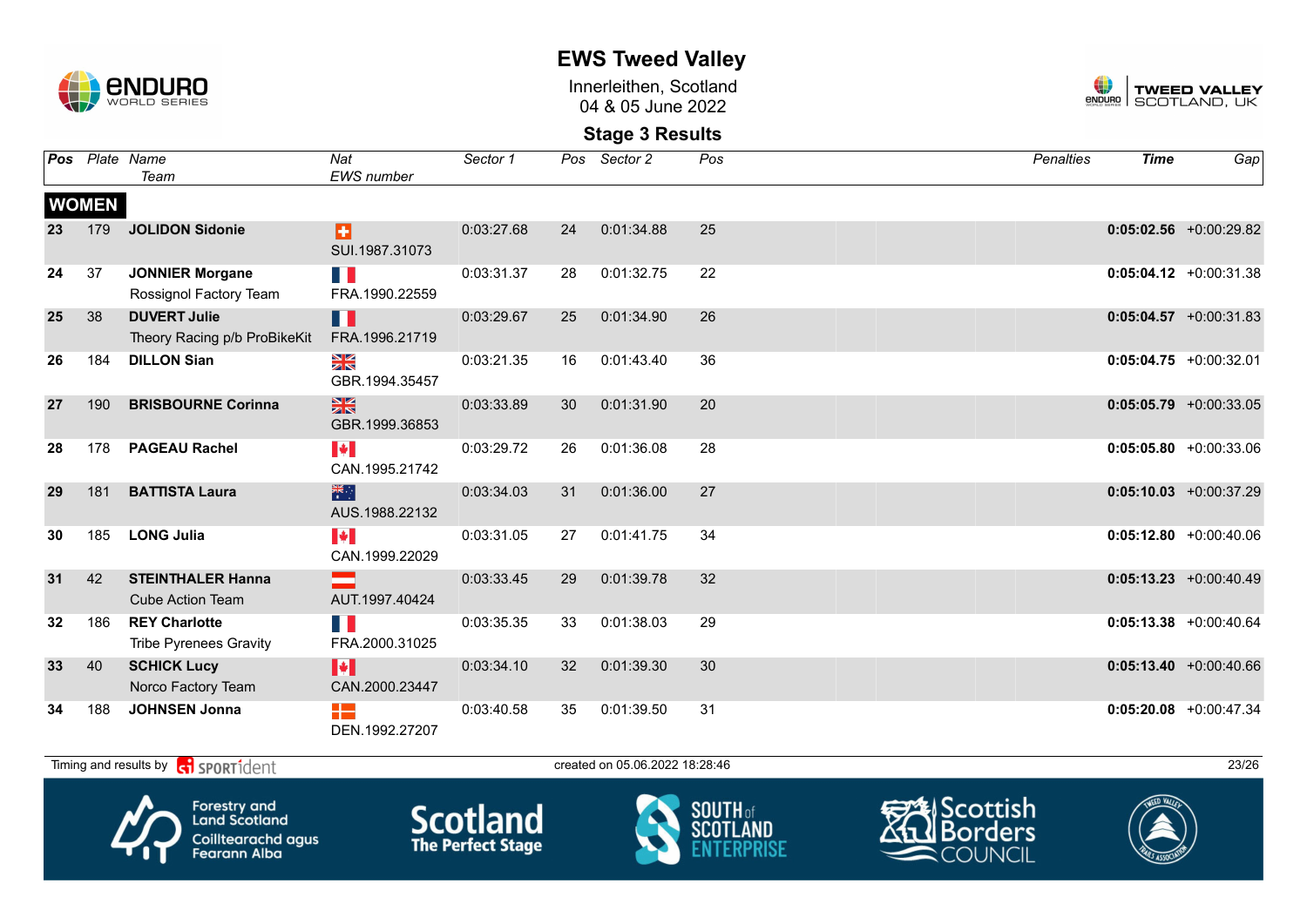

Innerleithen, Scotland 04 & 05 June 2022



|              |              | Pos Plate Name<br>Team                             | Nat<br><b>EWS</b> number                | Sector 1   |                | Pos Sector 2 | Pos            | <b>Penalties</b> | <b>Time</b> | Gap                       |
|--------------|--------------|----------------------------------------------------|-----------------------------------------|------------|----------------|--------------|----------------|------------------|-------------|---------------------------|
|              | <b>WOMEN</b> |                                                    |                                         |            |                |              |                |                  |             |                           |
| 35           | 193          | <b>MCKIRDY Angeline</b>                            | $\blacktriangleright$<br>CAN.1992.23461 | 0:03:39.72 | 34             | 0:01:41.27   | 33             |                  |             | $0:05:20.99$ +0:00:48.25  |
| 36           | 194          | <b>DU TOIT Frances</b>                             | $\geqslant$<br>RSA.1997.27399           | 0:03:41.11 | 36             | 0:01:42.78   | 35             |                  |             | $0:05:23.89$ +0:00:51.15  |
| 37           | 189          | <b>ASHWOOD Emily</b>                               | $\frac{N}{N}$<br>GBR.2000.38612         | 0:03:47.12 | 37             | 0:01:58.53   | 39             |                  |             | $0:05:45.65 + 0:01:12.91$ |
| 38           | 192          | <b>MCKIVERIGAN Niamh</b>                           | H.<br>IRL.2001.52798                    | 0:03:57.54 | 38             | 0:01:48.49   | 37             |                  |             | $0:05:46.03 +0:01:13.29$  |
| 39           | 191          | <b>GUNNER Rhiannon</b>                             | $\frac{N}{N}$<br>GBR.2000.37015         | 0:04:02.35 | 39             | 0:01:50.60   | 38             |                  |             | $0:05:52.95$ +0:01:20.21  |
|              |              | <b>WOMEN   Master 35+</b>                          |                                         |            |                |              |                |                  |             |                           |
|              | 206          | <b>MOSELEY Tracy</b>                               | $\frac{N}{N}$<br>GBR.1979.25886         | 0:03:25.67 | $\mathbf{1}$   | 0:01:31.93   | $\perp$        |                  | 0:04:57.60  |                           |
| $\mathbf{2}$ | 207          | <b>PAULIN Louise Margareta</b><br>Ibis Enduro Team | ╇<br>SWE.1978.21619                     | 0:03:34.45 | $\overline{2}$ | 0:01:42.62   | 3              |                  |             | $0:05:17.07$ +0:00:19.47  |
| $\mathbf{3}$ | 205          | <b>THOMSEN Sandra Bohn</b>                         | 82.<br>DEN.1983.33584                   | 0:03:41.98 | $\mathbf{3}$   | 0:01:41.72   | 2              |                  |             | $0:05:23.70$ +0:00:26.10  |
| 4            | 204          | <b>NEWMAN Roslynn</b>                              | N<br>ZK<br>GBR.1978.22261               | 0:03:45.95 | $\overline{4}$ | 0:01:49.41   | $\overline{4}$ |                  |             | $0:05:35.36$ +0:00:37.76  |
| 5            | 203          | <b>FILBY Maxine</b>                                | $\frac{N}{N}$<br>GBR.1980.36076         | 0:03:57.23 | $5^{\circ}$    | 0:01:50.37   | 5              |                  |             | $0:05:47.60 + 0:00:50.00$ |
|              | 201          | <b>HART Catherine</b>                              | $\frac{N}{N}$<br>GBR.1976.27215         | 0:04:10.08 | 6              | 0:01:56.97   | 6              |                  |             | $0:06:07.05 +0:01:09.45$  |

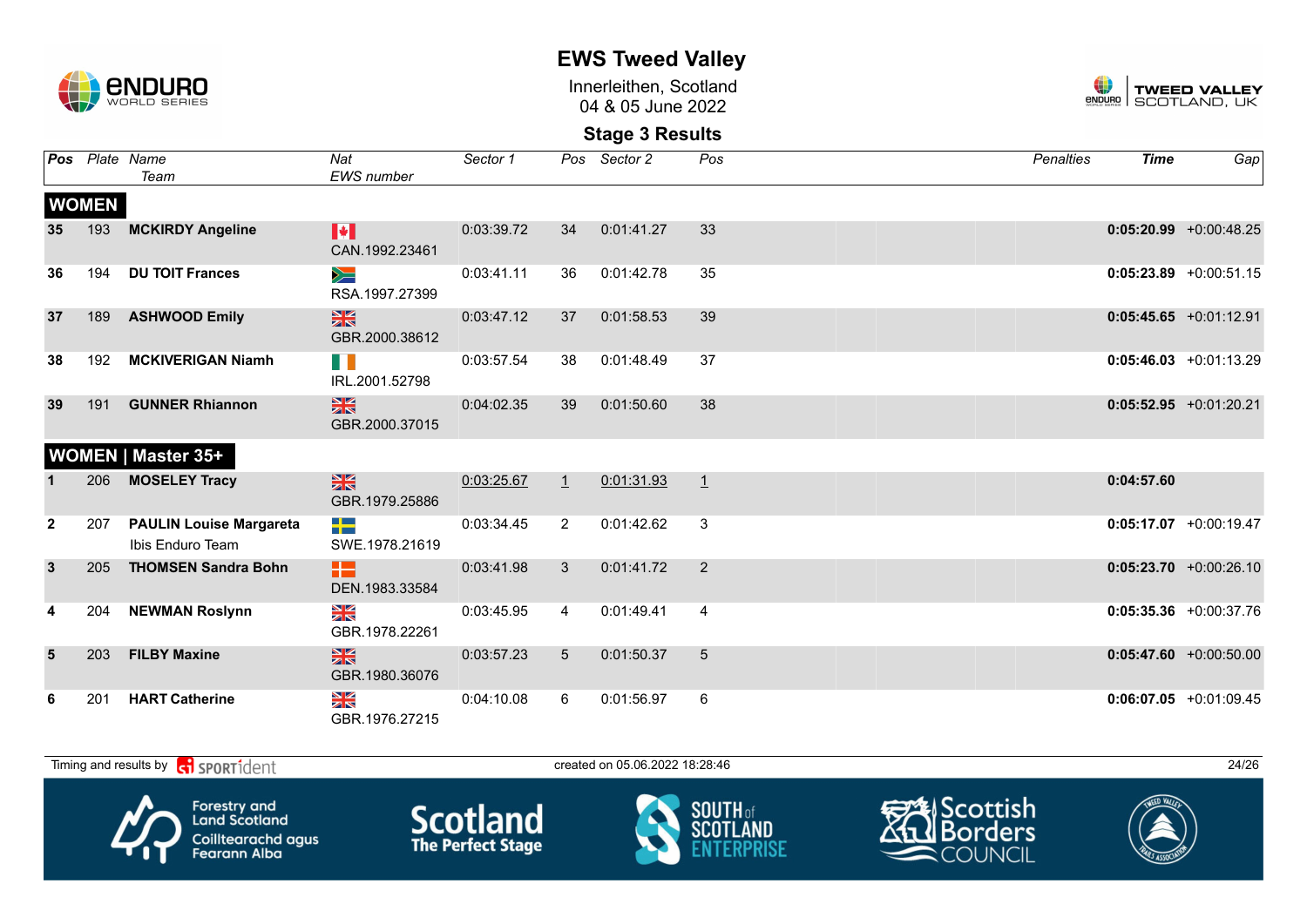|               |     |                                                       |                                         |            |                | <b>LIIO IWGGU VAIIGY</b>                    |                  |                    |                                     |                           |  |
|---------------|-----|-------------------------------------------------------|-----------------------------------------|------------|----------------|---------------------------------------------|------------------|--------------------|-------------------------------------|---------------------------|--|
| <b>CNDURO</b> |     |                                                       |                                         |            |                | Innerleithen, Scotland<br>04 & 05 June 2022 |                  | ŧ<br><b>ENDURO</b> | <b>TWEED VALLEY</b><br>SCOTLAND, UK |                           |  |
|               |     |                                                       |                                         |            |                | <b>Stage 3 Results</b>                      |                  |                    |                                     |                           |  |
| Pos           |     | Plate Name<br>Team                                    | Nat<br><b>EWS</b> number                | Sector 1   | Pos            | Sector 2                                    | Pos              | Penalties          | <b>Time</b>                         | Gap                       |  |
|               |     | <b>WOMEN   Master 35+</b>                             |                                         |            |                |                                             |                  |                    |                                     |                           |  |
|               | 202 | <b>CONTENTOANGELL</b><br><b>Kristine</b>              | ▆                                       | 0:04:26.55 | $\overline{7}$ | 0:02:08.70                                  | $\overline{7}$   |                    |                                     | $0:06:35.25 +0:01:37.65$  |  |
|               |     |                                                       | USA.1979.33608                          |            |                |                                             |                  |                    |                                     |                           |  |
|               |     | <b>WOMEN   Under 21</b>                               |                                         |            |                |                                             |                  |                    |                                     |                           |  |
|               | 197 | <b>LAN Emmy</b><br>Norco Factory Team                 | $\blacktriangleright$<br>CAN.2004.33463 | 0:03:24.38 | $\mathbf{1}$   | 0:01:28.90                                  | $\perp$          |                    | 0:04:53.28                          |                           |  |
| $\mathbf{2}$  | 200 | <b>RIVA Sophie</b>                                    | H N<br>ITA.2003.33949                   | 0:03:30.06 | $\overline{2}$ | 0:01:34.45                                  | $\overline{2}$   |                    |                                     | $0:05:04.51$ +0:00:11.23  |  |
| $\mathbf{3}$  | 195 | <b>HENRY Justine</b><br><b>Tribe Pyrenees Gravity</b> | H<br>FRA.2003.32717                     | 0:03:45.77 | 3              | 0:01:41.97                                  | 3                |                    |                                     | $0:05:27.74$ +0:00:34.46  |  |
|               | 196 | <b>MULLIN Hannah</b>                                  | HI N<br>IRL.2005.37699                  | 0:03:48.06 | 4              | 0:01:44.45                                  | $\boldsymbol{4}$ |                    |                                     | $0:05:32.51 + 0:00:39.23$ |  |
| 5             | 198 | <b>MCCULLY Bethany</b>                                | $\frac{N}{N}$<br>GBR.2004.52541         | 0:04:06.89 | 5 <sup>5</sup> | 0:01:48.45                                  | 5                |                    |                                     | $0:05:55.34 +0:01:02.06$  |  |